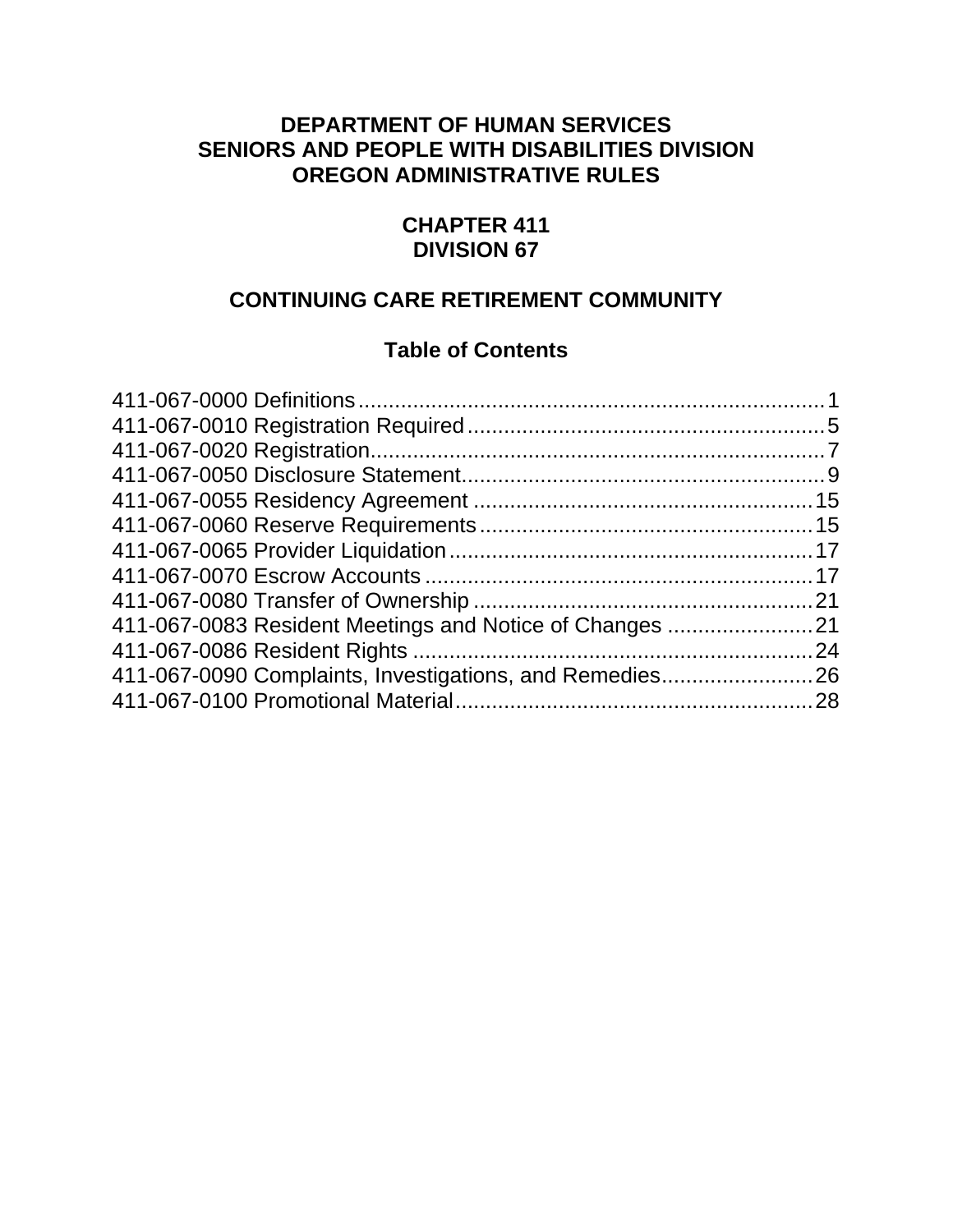#### <span id="page-1-0"></span>**DEPARTMENT OF HUMAN SERVICES SENIORS AND PEOPLE WITH DISABILITIES DIVISION OREGON ADMINISTRATIVE RULES**

#### **CHAPTER 411 DIVISION 67**

# **CONTINUING CARE RETIREMENT COMMUNITY**

# **411-067-0000 Definitions**

*(Amended 4/1/2011)* 

(1) "Act" means the Continuing Care Retirement Community Provider Registration Act, [ORS chapter 101.](http://www.leg.state.or.us/ors/101.html)

(2) "Activities of Daily Living" mean those personal, functional activities required by an individual for continued well-being, which are essential for health and safety. Activities consist of eating, dressing/grooming, bathing/personal hygiene, mobility (ambulation and transfer), elimination (toileting, bowel, and bladder management), and cognition/behavior.

(3) "Adjacent Properties" mean two or more pieces of land that are separated by no more than 1000 feet.

(4) "Affiliated Organization" means any profit or not-for-profit corporation, limited liability company, partnership, sole proprietorship, sponsoring entity, or other form of legal entity:

(a) That is the lessor of the real property on which the facilities of the provider are situated;

(b) That a provider has identified in the disclosure statement as described in [OAR 411-067-0050;](#page-9-0) or

(c) In which any director, executive officer, or manager of a provider has an equity or debtor financial interest in excess of \$10,000.

(5) "Applicant" means a provider that has submitted an application and disclosure statement to register as a continuing care retirement community.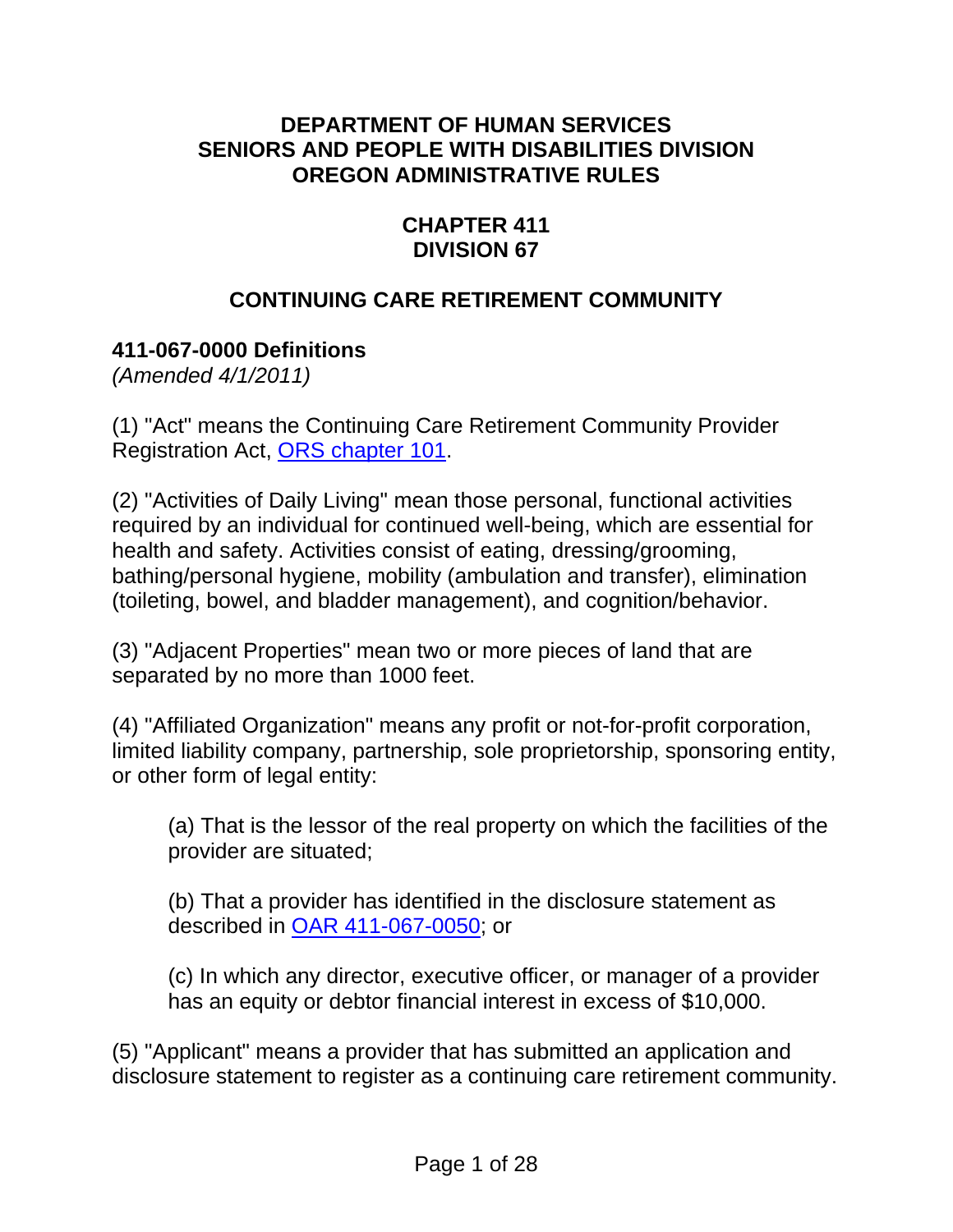(6) "Application Fee" means a fee charged to an individual, prior to execution of a residency agreement, apart from an entrance fee.

(7) "Assistant Director" means the assistant director of the Division, or the assistant director's designee.

(8) "Audited Financial Statement" means a provider's financial statement that has been prepared in accordance with the GAAP and audited by an independent certified public accountant in accordance with generally accepted auditing standards. The audited financial statement declares whether the continuing care retirement community was or was not in compliance with its reserve requirements during the audited period.

(9) "Certificate of Registration" means a document that is issued and signed by the Assistant Director of the Division that indicates the provider is registered as a continuing care retirement community.

(10) "Closed Bed Long Term Care Facility" means a licensed nursing facility in a continuing care retirement community that is used exclusively by individuals receiving long term care services under a residency agreement.

(11) "Continuing Care" means directly furnishing or indirectly making available, upon payment of an entrance fee and under a residency agreement, housing and health-related services for a period greater than one year to an individual not related by blood or marriage to the continuing care retirement community provider that is furnishing care. The term applies regardless of whether the care is provided in the continuing care retirement community or in another setting designated by the residency agreement. Health-related services may be provided at a location that is not a part of the continuing care retirement community.

(12) "Continuing Care Retirement Community (CCRC)" means a provider that agrees to furnish continuing care to a resident under a residency agreement. A continuing care retirement community may consist of one or more facilities.

(13) "Department" means the Department of Human Services.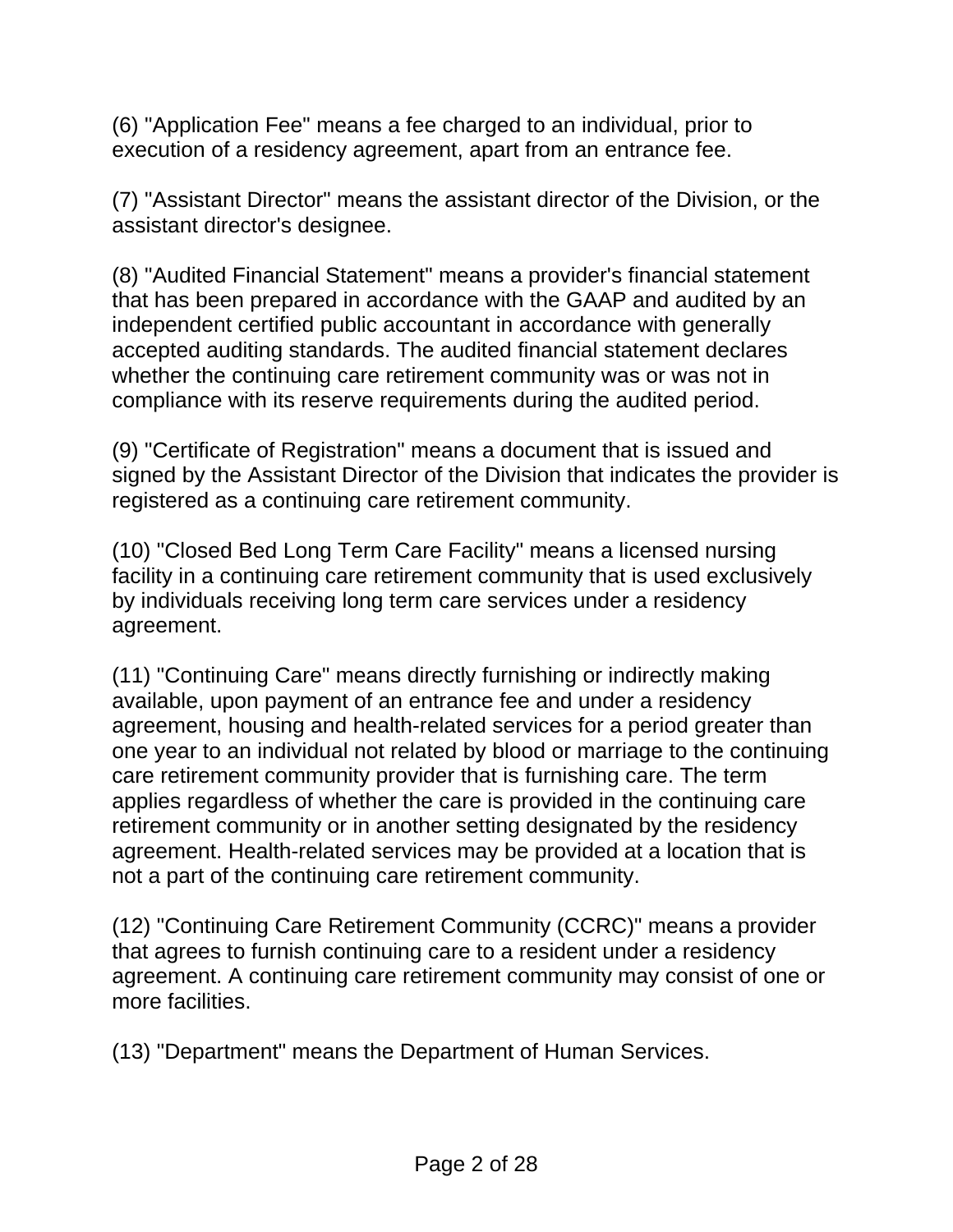(14) "Division" means the Seniors and People with Disabilities Division of the Department of Human Services.

(15) "Entrance Fee" means an initial or deferred transfer to a provider of a sum of money or property, made or promised to be made as full or partial consideration, for acceptance of one or more residents in a continuing care retirement community. A fee that is less than the sum of the regular periodic charges for one year of residency is not an entrance fee.

(16) "Facility" means physical structures of a continuing care retirement community, on one site or on adjacent properties, operating under the same name and managed as a part of the same continuing care retirement community.

(17) "Generally Accepted Accounting Principles (GAAP)" mean the accounting principles or standards generally accepted in the United States, including but not limited to the accounting standards codification and interpretations thereof as published by the Financial Accounting Standards **Board** 

(18) "Health-Related Services" includes but is not limited to providing nursing care, assistance with activities of daily living, long-term care, and rehabilitative services.

(19) "Indirect Ownership" means any profit or not-for-profit corporation, limited liability corporation, partnership, sole proprietor, sponsoring entity, or other form of legal entity with ownership interest in an affiliated organization or an indirect economic interest in the net residual value of the provider or both.

(20) "Liquid Reserve" means cash, marketable securities, and net receivables that may be easily converted to cash.

(21) "Living Unit" means a room, apartment, cottage, or other area set aside for the exclusive use of residents.

(22) "Long Term Financing" means funds acquired by borrowing, or sale of bonds, the balance of which is not required to be paid back during the same fiscal year in which they were borrowed (or "sold" in the case of bonds).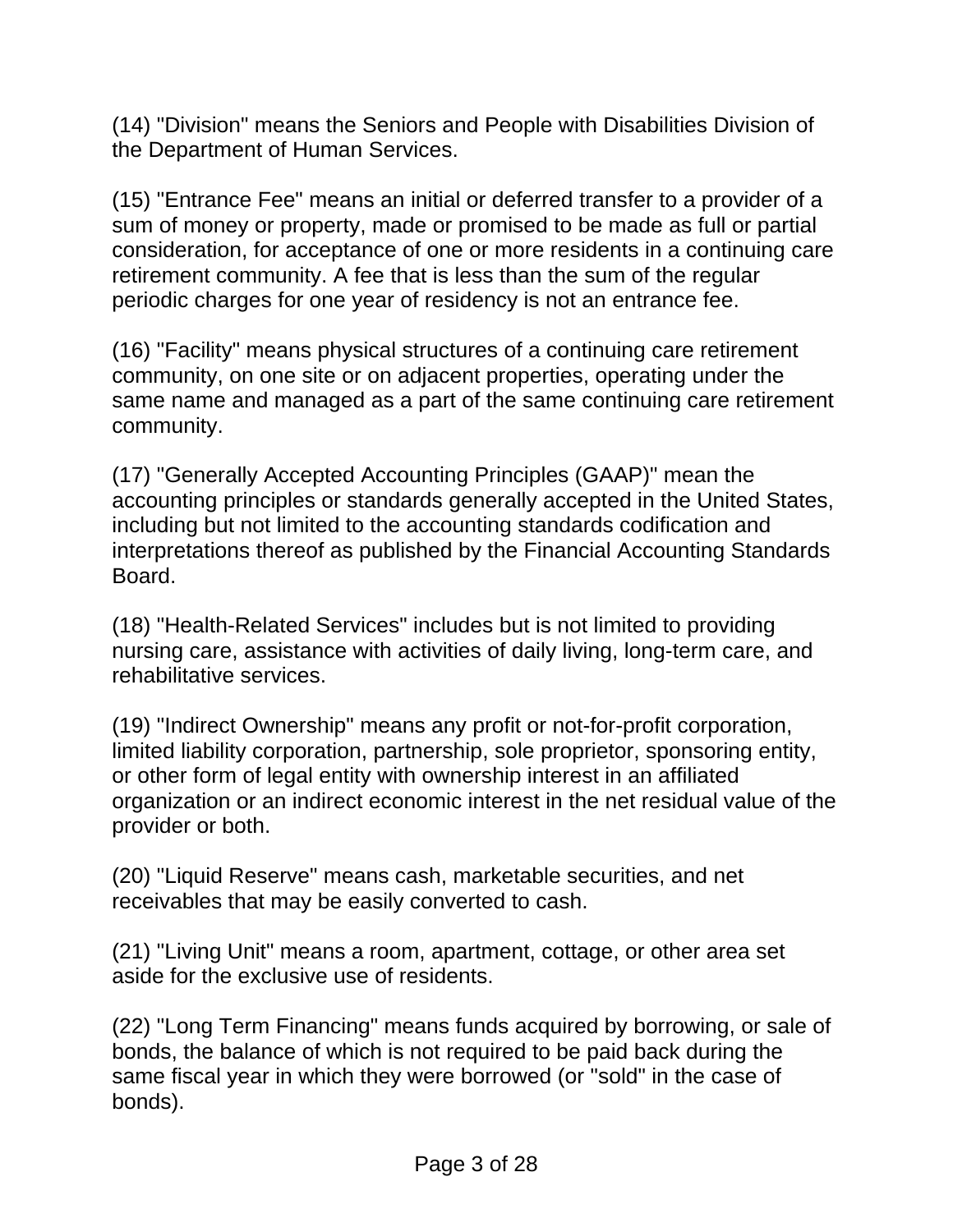(23) "Manager" means a person, corporation, partnership, association, or other legal entity that enters into a contractual arrangement with the provider to manage the continuing care retirement community. "Manager" does not include individuals employed by the provider, corporations affiliated with the provider, or other legal entities within the provider's supervision or control.

(24) "New Continuing Care Retirement Community" means a continuing care retirement community being initially registered by a provider but does not apply to the remodeling or expansion of an existing continuing care retirement community's facility on the same or an adjacent site or the annual renewal of an existing continuing care retirement community registration.

(25) "Omit a Material Fact" means the failure to state a material fact required to be stated in any disclosure statement or registration.

(26) "Open Bed Long Term Care Facility" means a licensed nursing facility in a continuing care retirement community that admits individuals who have not signed a residency agreement.

(27) "Ownership Interest" means the possession of equity in the capital, stock, profits, or residual value of the provider.

(28) "Provider" means an owner or operator, whether a natural person, partnership, trust, limited liability company, corporation, or unincorporated association, however organized, of a new or existing continuing care retirement community, whether operated for profit or not, that provides, plans to provide, or agrees to provide, continuing care to one or more unrelated residents under a residency agreement.

(29) "Regular Periodic Charges" mean basic monthly fees charged to a resident on an ongoing basis.

(30) "Residency Agreement" means a contract between a provider and a resident for the provision of continuing care for a period of greater than one year.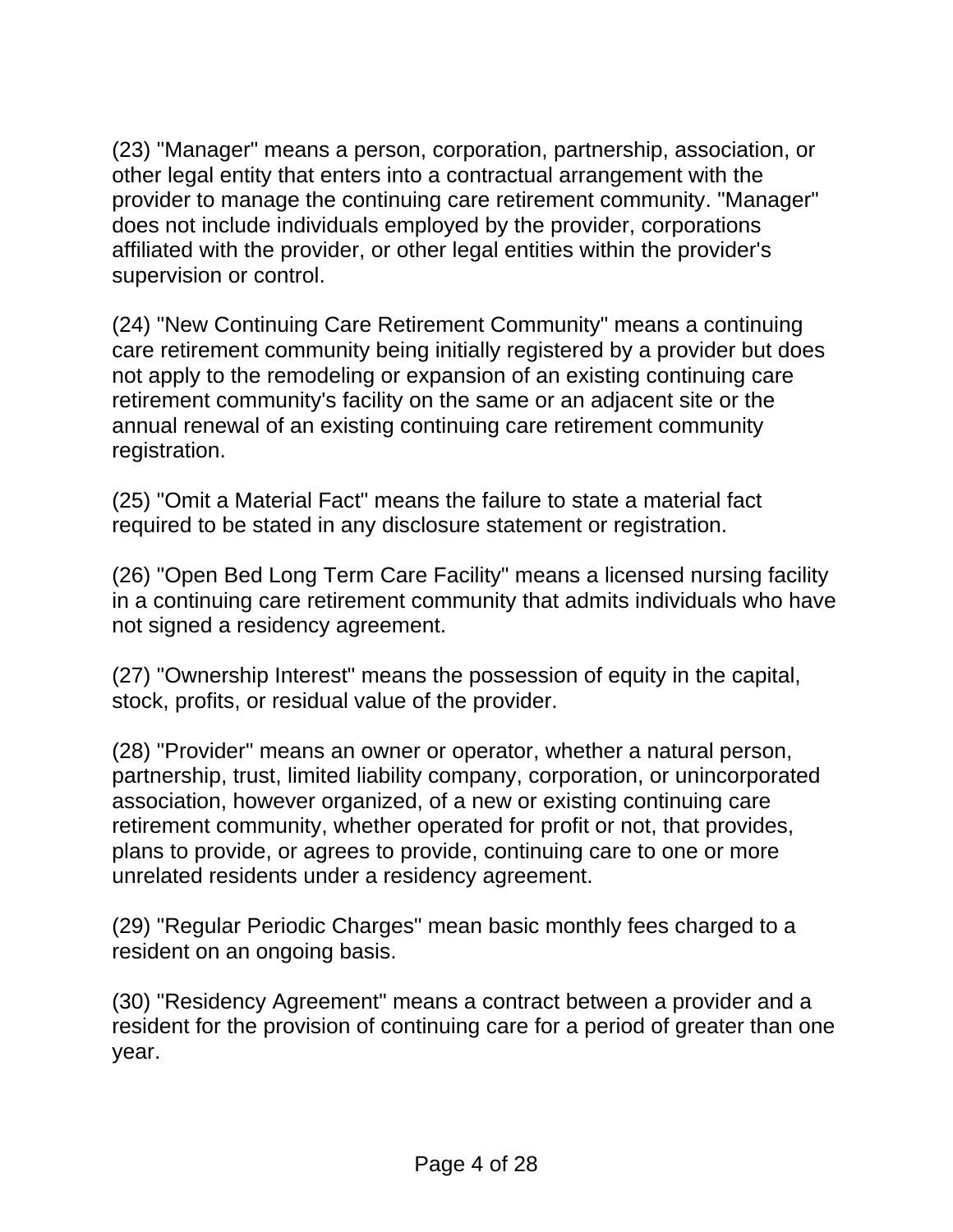<span id="page-5-0"></span>(31) "Resident" means an individual who enters into a residency agreement with a provider or who is designated in a residency agreement to be provided with continuing care.

(32) "Residents' Council (Council)" means a body of residents of a continuing care retirement community who are elected by the residents and recognized by the provider as representing the interests of the residents.

(33) "Residual Value" means the net assets upon the liquidation or dissolution of the provider.

(34) "Solicit" means all actions of a provider in seeking to have individuals pay an application fee or enter into a residency agreement by any means including without limitation personal, telephone, mail, or any media distributed or communicated by any means.

(35) "Start-Up Losses" means the excess of expenses over revenues that occur or are anticipated to occur.

(36) "These Rules" mean the rules in OAR chapter 411, division 067.

Stat. Auth.: [ORS 101.150](http://www.leg.state.or.us/ors/101.html) & [410.090](http://www.leg.state.or.us/ors/410.html)  Stats. Implemented: [ORS 101.020](http://www.leg.state.or.us/ors/101.html)

#### **411-067-0010 Registration Required**

*(Amended 4/1/2011)* 

(1) Providers who operate a CCRC must register with the Division.

(2) If a provider operates more than one CCRC facility, each facility must be registered with the Division and separately listed on the disclosure statement.

(3) No entity shall claim to be a CCRC in Oregon without being registered pursuant to these rules.

(4) A new CCRC provider must register with the Division before:

(a) Entering into a residency agreement with a nonresident;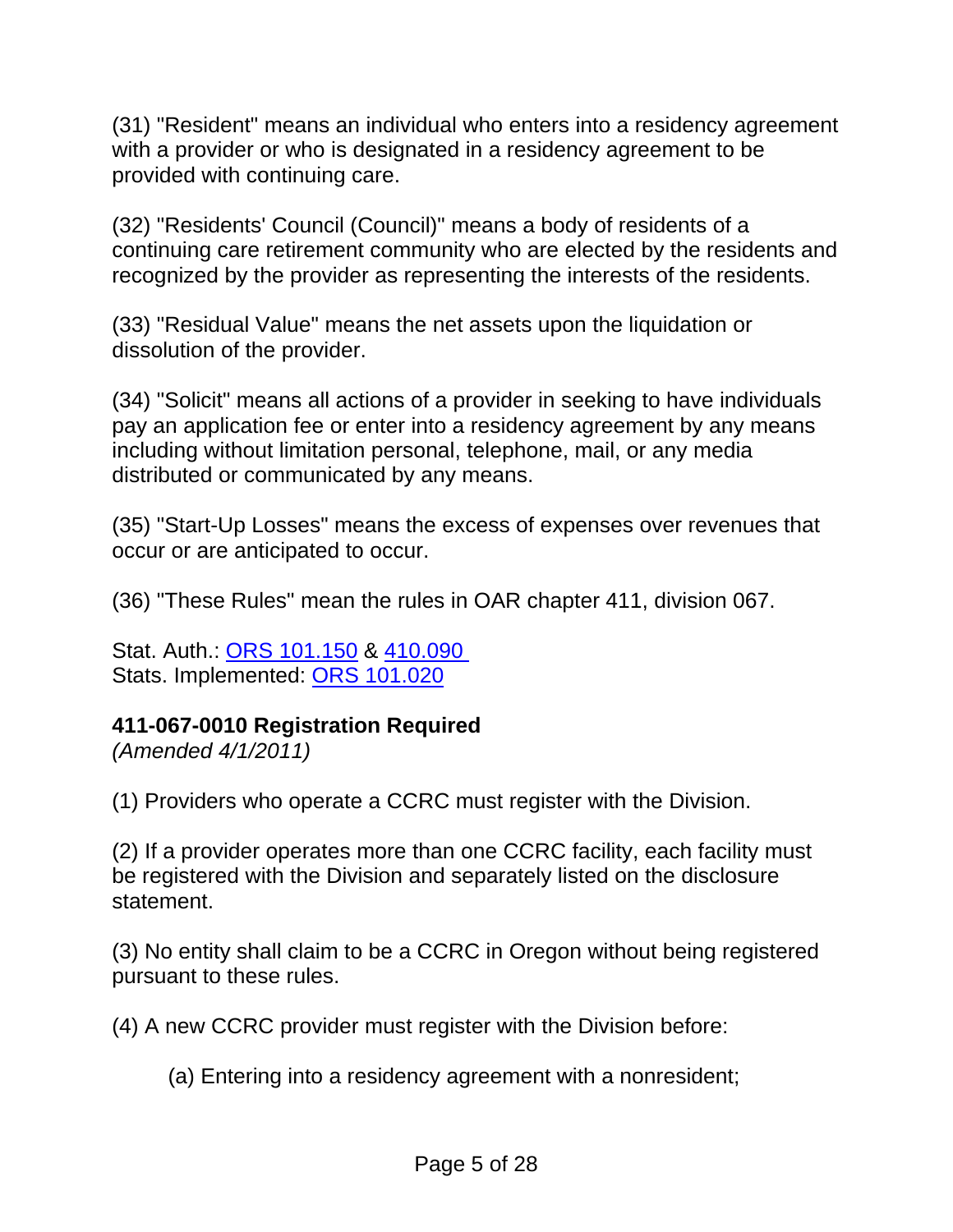(b) Soliciting either a prospective resident or nonresident to pay an application fee or execute a residency agreement; or

(c) Collecting an entrance fee.

(5) The provider must apply for registration with the Division on forms prescribed by the Division as described in [OAR 411-067-0020.](#page-7-0) The application must include a disclosure statement as described in [OAR 411-](#page-9-0) [067-0050](#page-9-0).

(6) The Division shall issue a notice of filing to the applicant within 10 business days after receipt of the completed application for registration of a new CCRC and the initial registration fee.

(7) The Division shall enter an order registering the provider or rejecting the registration within 60 days of the notice of filing. If no order of rejection is entered within 60 days from the date of notice of filing, the provider shall be considered registered unless the provider and the Division agree in writing to an extension of time. If no order of rejection is entered within the time period as so extended, the provider shall be considered registered.

(8) The Division shall enter an order registering the provider if the Division determines that the requirements of these rules and [ORS chapter 101](http://www.leg.state.or.us/ors/101.html) have been met.

(9) The Division shall notify the applicant that the application for registration must be corrected within 30 days if the Division determines that any of the requirements of these rules and [ORS chapter 101](http://www.leg.state.or.us/ors/101.html) have not been met.

(a) The Division may enter an order rejecting the registration if the applicant does not meet the requirements within 30 days. The order shall include the findings of fact upon which the order is based and which may not become effective until 20 days after the end of the foregoing 30-day period.

(b) During the 20-day period, the applicant may petition for reconsideration and request a contested case hearing pursuant to [ORS chapter 183](http://www.leg.state.or.us/ors/183.html).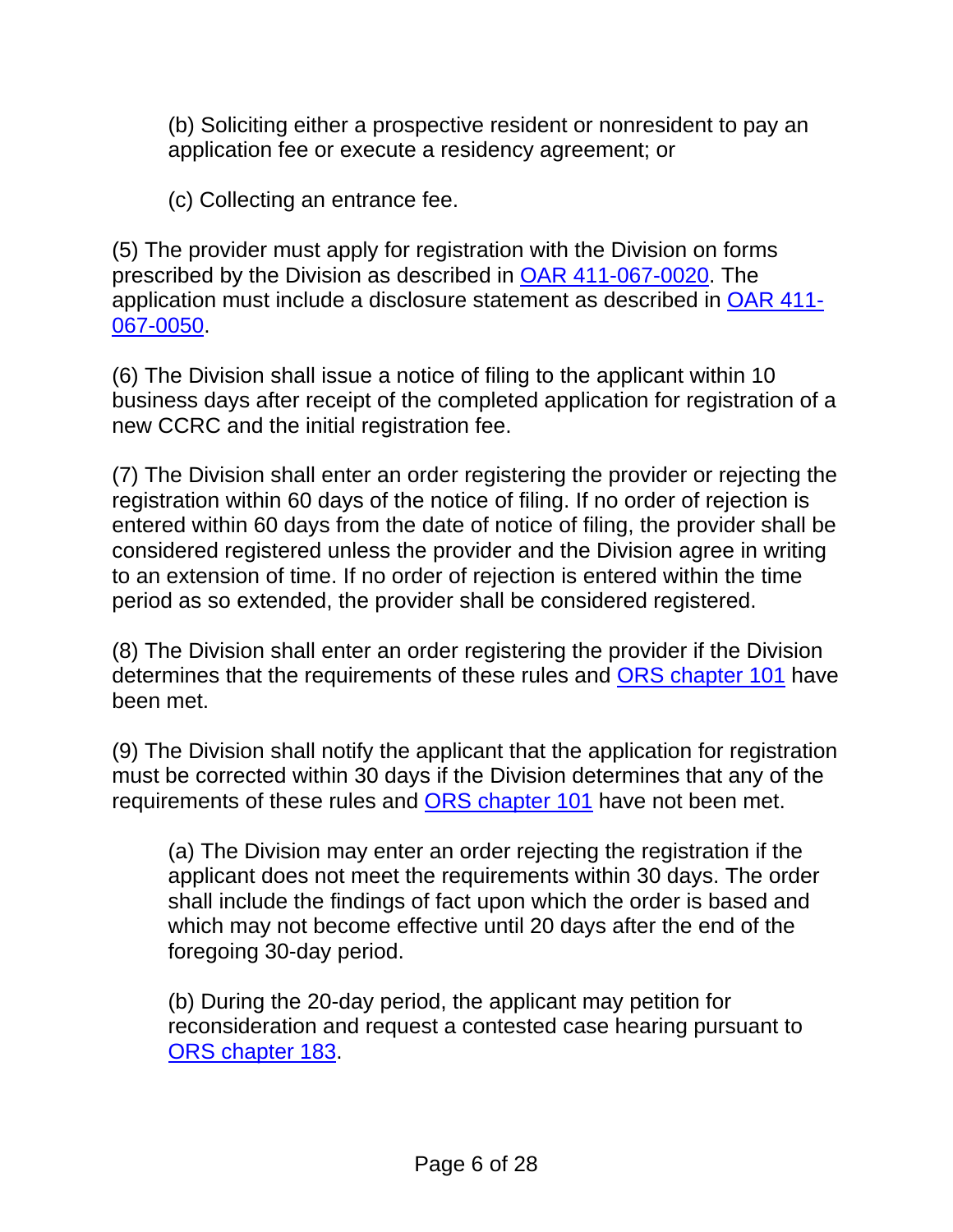<span id="page-7-0"></span>(c) If a contested case hearing has been requested, an order of rejection may not take effect, in any event, until a decision is rendered by the administrative law judge that sustains the Division's decision to reject the registration.

Stat. Auth.: [ORS 101.150](http://www.leg.state.or.us/ors/101.html) & [410.090](http://www.leg.state.or.us/ors/410.html)  Stats. Implemented: [ORS 101.030](http://www.leg.state.or.us/ors/101.html)

# **411-067-0020 Registration**

*(Amended 4/1/2011)* 

(1) APPLICATION FOR REGISTRATION:

(a) Application for registration must be made to the Division on forms prescribed by the Division. The application must include:

(A) The registration fee as described in section (2) of this rule;

(B) The annual disclosure statement as described in [OAR 411-](#page-9-0) [067-0050](#page-9-0); and

(C) The reserve requirement statement as described in [OAR](#page-15-0)  [411-067-0060](#page-15-0).

(b) The application is not considered to be complete until the Division receives all required information and the registration fee.

(c) The application for registration must be signed and notarized by the provider or an authorized individual.

(d) Application for registration must be made annually to the Division as described in this section.

# (2) REGISTRATION FEE:

(a) The initial application for registration must be accompanied by a fee of \$500.

(b) After the initial registration, the subsequent annual registration fee shall be \$250 per facility.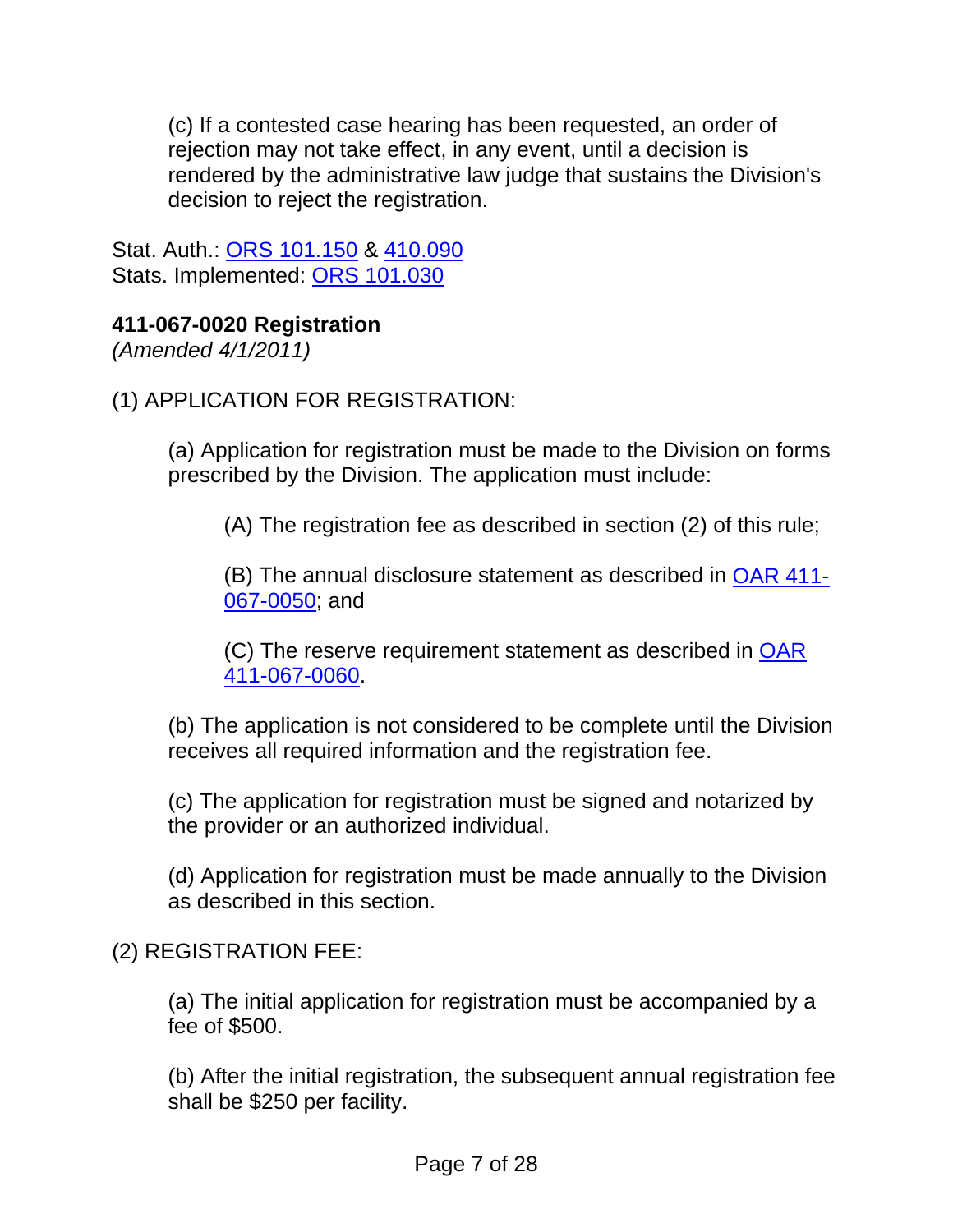(3) ISSUANCE OF REGISTRATION:

(a) The Division shall issue a certificate of registration to the provider once the provider has:

(A) Submitted a completed application, disclosure statement, registration fee, and other required information;

(B) Met the reserve requirement as described in [OAR 411-067-](#page-15-0) [0060](#page-15-0); and

(C) Met all other requirements as described in [ORS chapter](http://www.leg.state.or.us/ors/101.html)  [101](http://www.leg.state.or.us/ors/101.html) and these rules.

(b) The certificate of registration shall identify the provider as a CCRC and include:

(A) The name and address of the provider;

(B) The names and addresses of all facilities owned and operated by the provider;

(C) The effective date of the registration; and

(D) The following statement in a prominent location and typeface: "A certificate of registration does not constitute approval, recommendation or endorsement of the community by the Seniors and People with Disabilities, and this registration does not evidence the accuracy or completeness of the information set forth in the disclosure statement."

(c) The provider must use a copy of the certificate of registration as the cover page for the disclosure statement as described in [OAR](#page-9-0)  [411-067-0050](#page-9-0).

Stat. Auth.: [ORS 101.150](http://www.leg.state.or.us/ors/101.html) & [410.090](http://www.leg.state.or.us/ors/410.html)  Stats. Implemented: [ORS 101.030 & 101.040](http://www.leg.state.or.us/ors/101.html)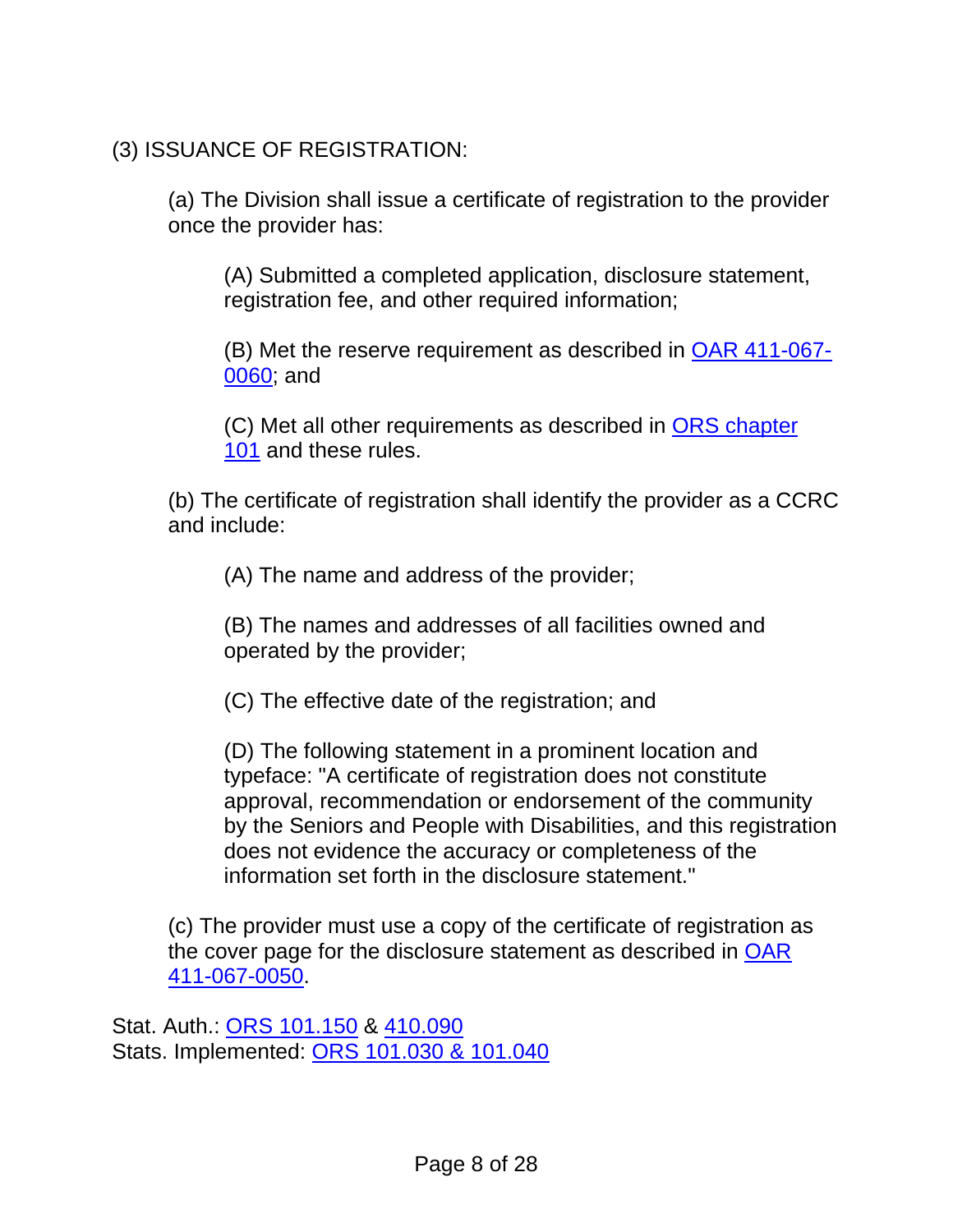#### <span id="page-9-0"></span>**411-067-0030 Issuance of Registration**

*(Repealed 4/1/2011)*

# **411-067-0050 Disclosure Statement**

*(Amended 4/1/2011)* 

(1) All providers must file a disclosure statement with the Division upon initial application and annually thereafter. The disclosure statement must be on forms prescribed by the Division.

(2) DISCLOSURE STATEMENT: The disclosure statement must include:

(a) The rights and requirements of the residents described in [OAR](#page-24-0)  [411-067-0086](#page-24-0);

(b) The names of the individuals who constitute the provider or, if the provider is a partnership, limited liability company, corporation, or other legal entity, whether for profit or not for profit, the name of the legal entity and each of the officers, directors, trustees, or managing general partners of the legal entity and a description of each individual's duties on behalf of the legal entity;

(c) The business address of the provider and a statement of whether the provider is an individual, partnership, limited liability company, corporation, or other affiliated organization;

(d) The names and business addresses of any individual having any more than a 10 percent direct or indirect ownership or beneficial interest in the provider, the percentage of the direct or indirect ownership or beneficial interest, and a description of each individual's interest in or occupation with the provider;

(e) A statement as to whether the provider is or is not affiliated with any other organization of any kind, the extent of the affiliation, if any, and the extent to which the organization is responsible for the financial and contractual obligations of the provider;

(f) The provision of the Internal Revenue Code, if any, under which the provider or any affiliated organization is exempt from the payment of federal income taxes;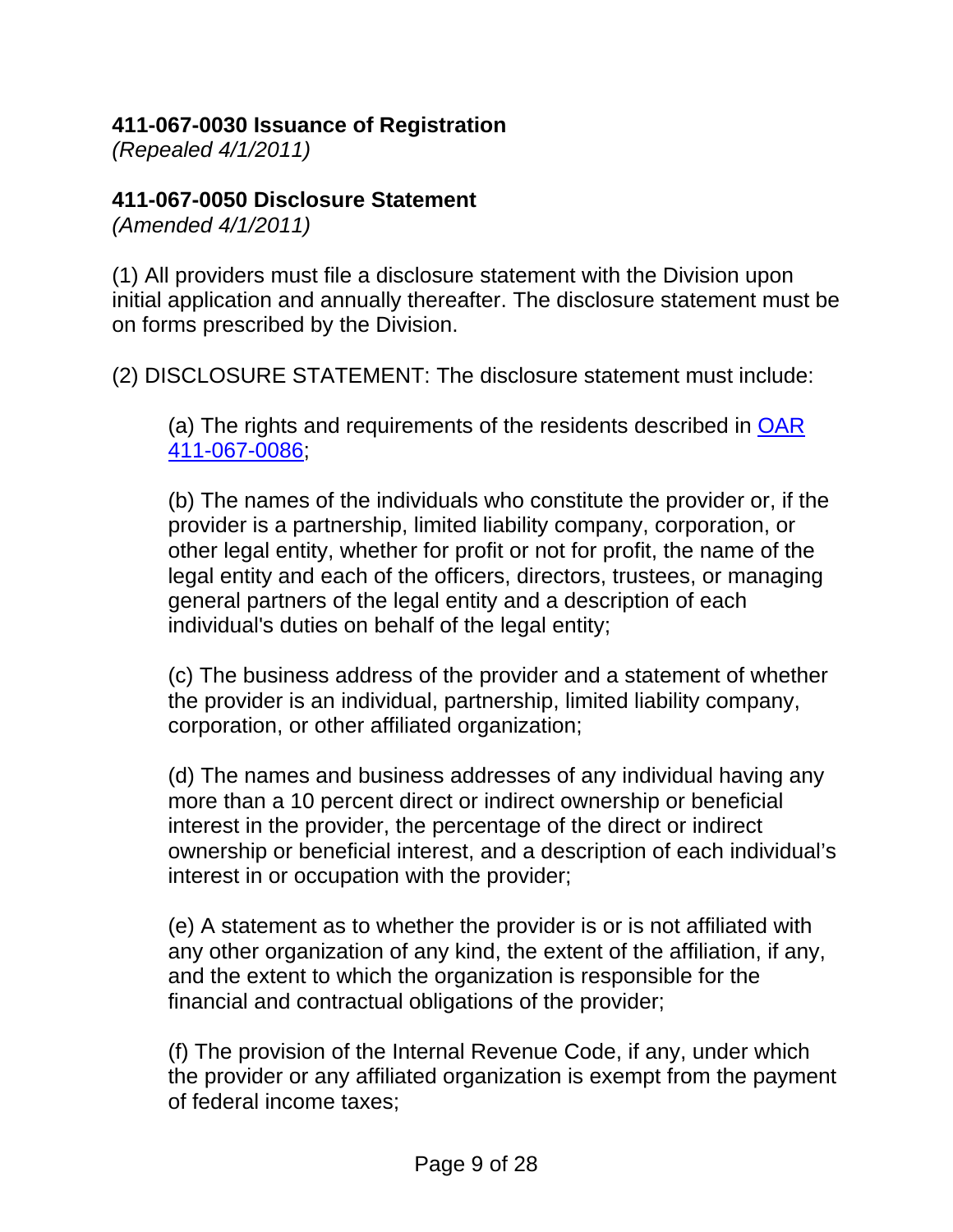(g) The location and general description of the CCRC including the location and number of living units and licensed long term care beds considered part of the CCRC, and any other care facilities owned or operated by the provider. The provider must disclose the following about any proposed CCRC or other care facilities:

(A) The estimated completion date;

(B) A statement as to whether or not construction has begun; and

(C) Any contingencies subject to which construction may be deferred;

(h) The number of open bed long term care facility beds operated by the CCRC;

(i) A description of services provided or proposed to be furnished by the provider under its residency agreements including without limitation:

(A) The extent to which medical care, long term care, or health related services are furnished, and the locations where the services shall be furnished. If the services are furnished at a facility that is not registered as part of the CCRC's campus, the provider must state the location where the services are furnished and any additional fees associated with the services; and

(B) The services made available by the CCRC at an extra charge over and above the entrance fee;

(j) A description of all fees required of each resident including the entrance fee, regular periodic charges, and the manner in which any additional fees or regular periodic charges shall be determined. The description must include: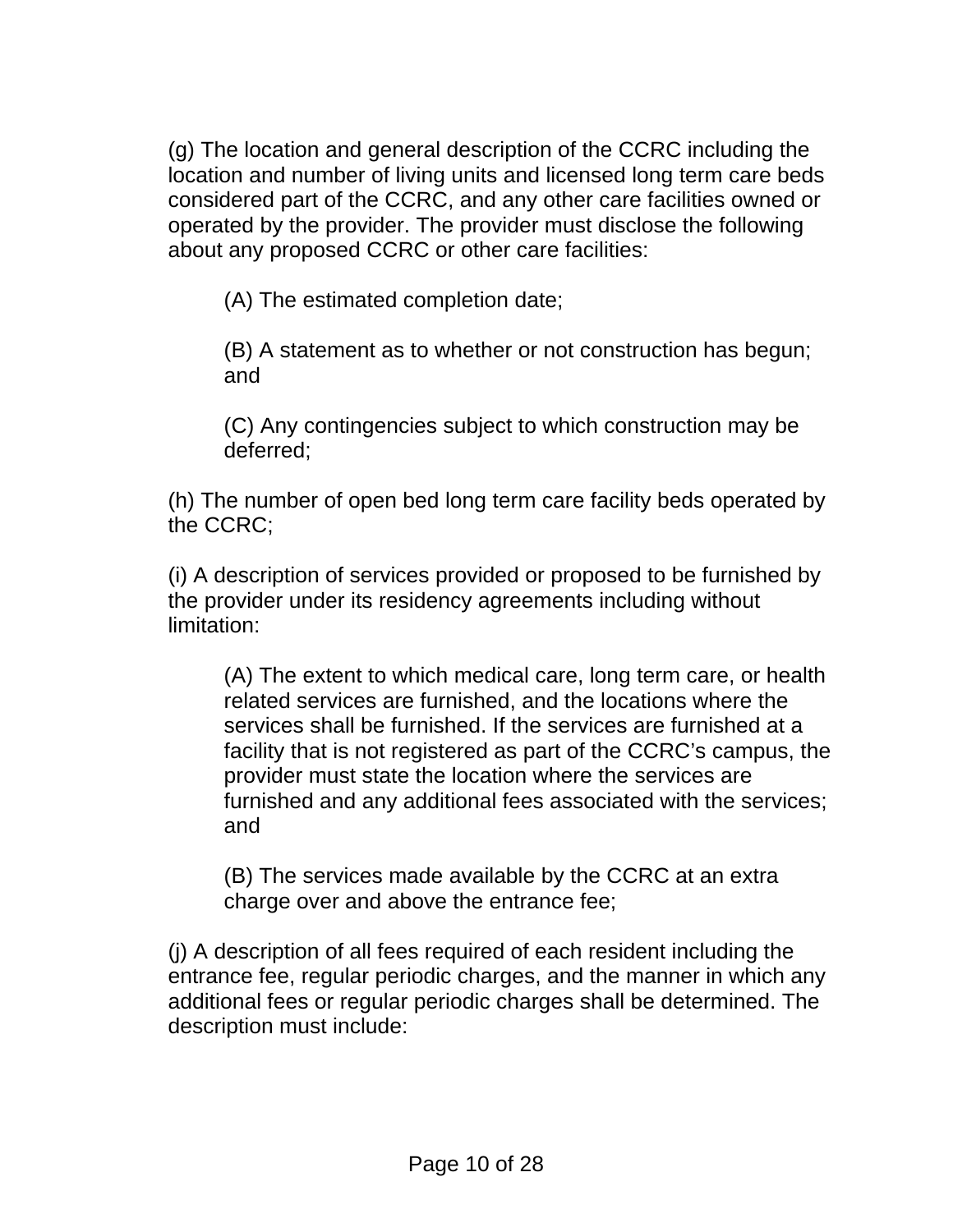(A) The circumstances under which the resident shall be permitted to remain in the CCRC in the event the resident is unable to pay regular periodic charges or other fees;

(B) The terms and conditions under which the residency agreement may be canceled by the provider or the resident or in the event of the death of the resident prior to or following occupancy of the living unit;

(C) In boldfaced type, the percentage of the entrance fee refund required by [ORS 101.080](http://www.leg.state.or.us/ors/101.html) and the manner in which this percentage is calculated;

(D) The conditions under which a living unit occupied by a resident may be made available by the provider to another resident other than on the death of the resident executing the residency agreement;

(E) The manner by which the provider may adjust regular periodic charges or other recurring fees;

(F) A statement of the fees to be charged if the resident marries or divorces while at the designated CCRC, the terms concerning a resident's spouse's entry to or departure from a CCRC, and the consequences if a new spouse does not meet the requirements for entry; and

(G) The terms and conditions for the transfer of a resident out of the CCRC;

(k) The provider's most recent audited financial statement. The audited financial statement may not have been prepared more than 16 months prior to the date of the initial application for registration;

(l) A copy of the residency agreement offered to the prospective resident by the provider;

(m) A statement on the cover page in a prominent location and typeface that registration of the CCRC does not constitute approval, recommendation, or endorsement of the CCRC by the Department,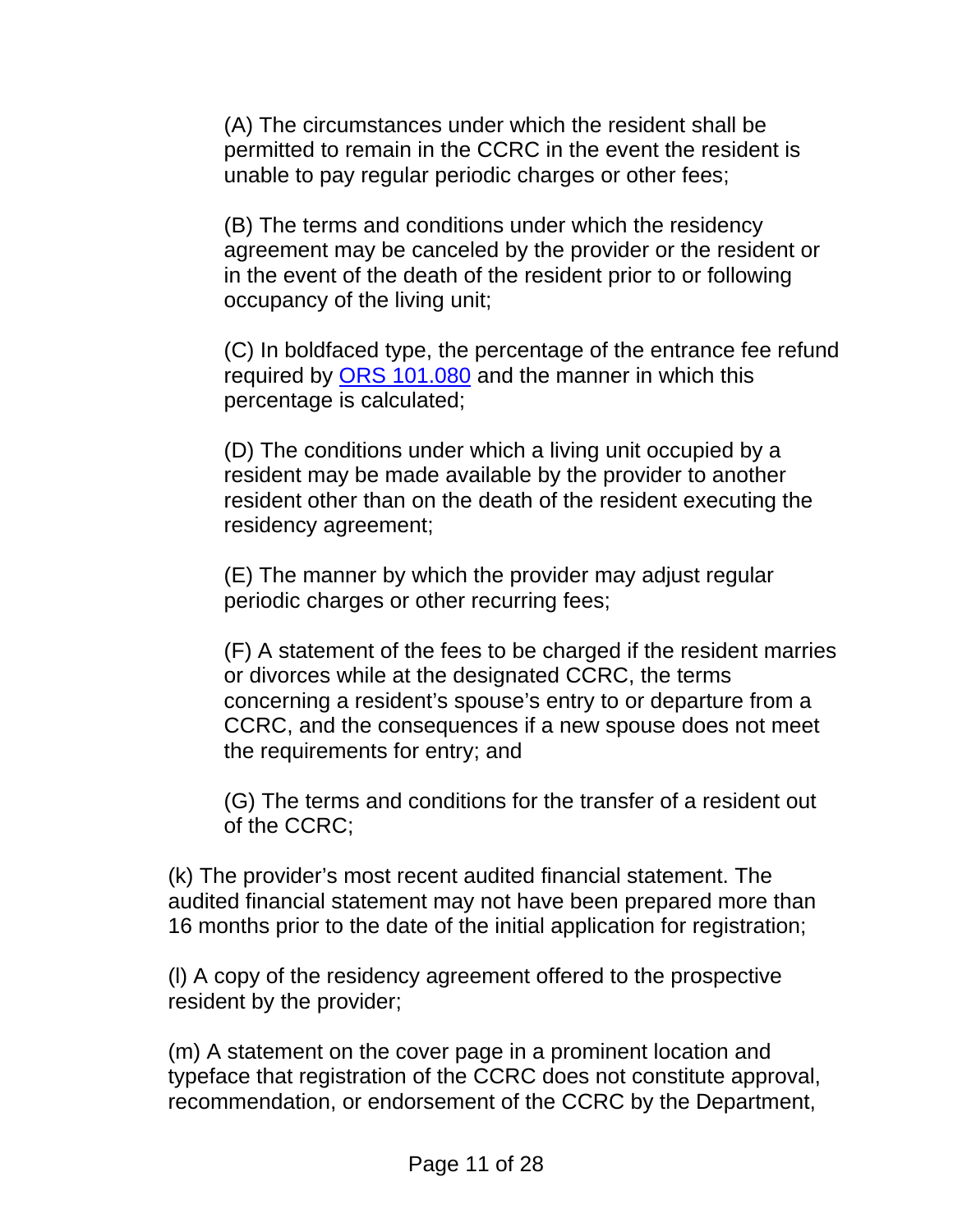and that such registration does not evidence the accuracy or completeness of the information set forth in the disclosure statement;

(n) Copies of the primary written brochures and written promotional materials furnished to prospective residents;

(o) A full description of all contracts that the provider has entered into with affiliated organizations and an explanation of the financial impact that the contracts may have on residents;

(p) An affidavit signed by an authorized representative of the CCRC confirming that the disclosure statement is complete and accurate;

(q) If required, a copy of the escrow agreement as described in [OAR](#page-17-0)  [411-067-0070](#page-17-0).

(r) Any person or legal entity named in subsection (b) or (d) of this section and any proposed or existing manager must disclose:

(A) Business experience in operation or management of CCRCs or other licensed long term care facilities;

(B) Whether the person or legal entity has been convicted of a crime;

(C) Whether the person has been a party to any civil action in which a judgment for damages was obtained or in which an injunction was issued against the person for fraud, embezzlement, fraudulent conversion, or misappropriation of property;

(D) Whether the person or legal entity has been a party to any civil action in which a judgment for damages was obtained or in which an injunction was issued against the person or legal entity for fraud, embezzlement, fraudulent conversion, or misappropriation of property;

(E) Whether the person or legal entity has had any state, federal permits, or licenses, suspended or revoked, or if a state or federal authority has disqualified the person or legal entity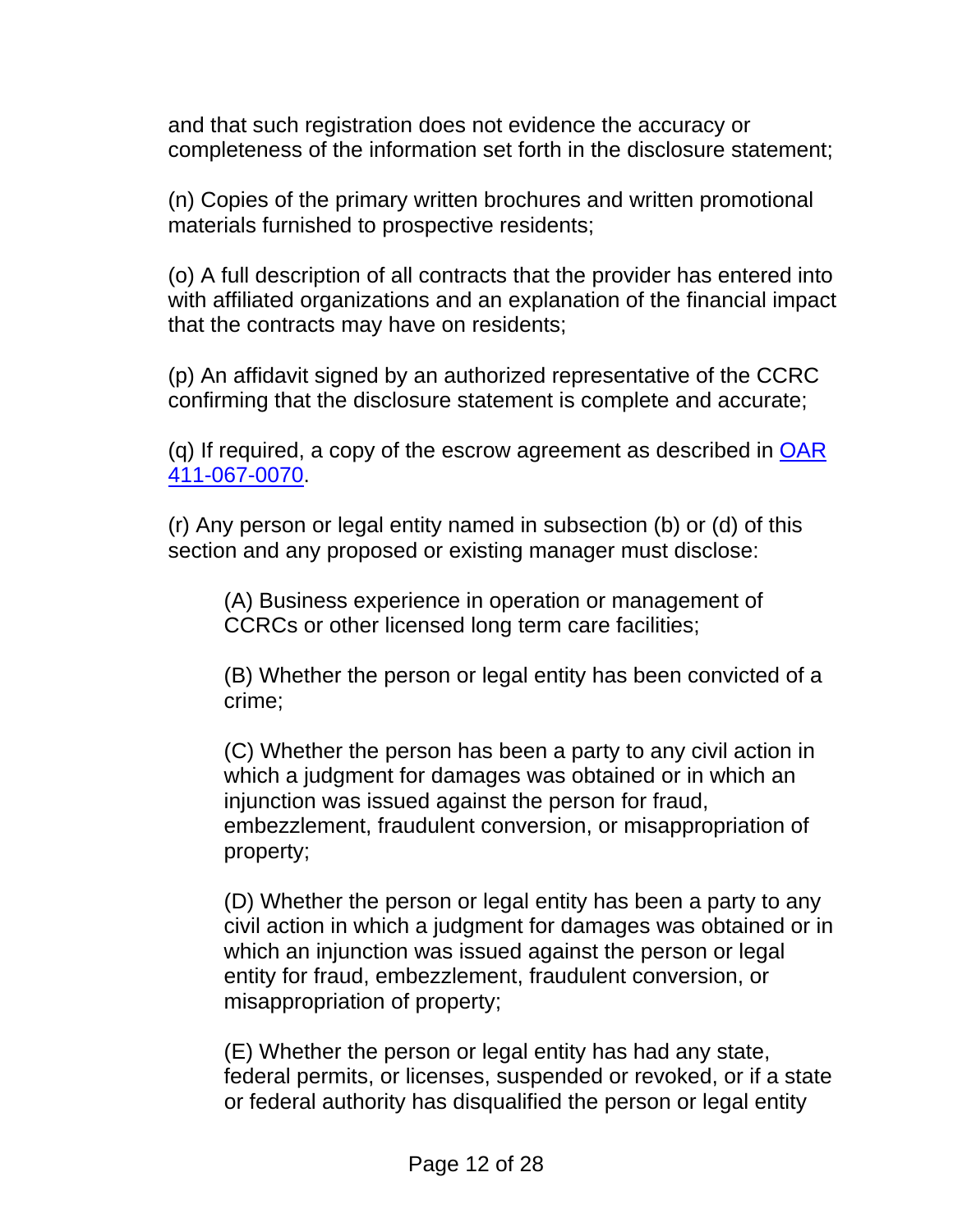from providing services in the Medicare or Medicaid program in connection with the person or legal entity's business activities;

(F) The identity of any business or professional service entity in which the person or legal entity has a 10 percent or greater ownership interest and which the provider intends to employ to provide goods, services, or any other things of value; and

(G) The anticipated costs to the provider or a statement that such costs cannot presently be estimated.

(3) INITIAL DISCLOSURE STATEMENT: In addition to complying with all the provisions of section (2) of this rule, the provider must submit on behalf of a new CCRC a statement of the anticipated source and application of funds used or to be used in the purchase or construction of the CCRC including:

(a) An estimate of the cost of purchasing or constructing and equipping the CCRC that the provider expects to incur or become obligated for prior to the commencement of the operation of the CCRC;

(b) A description of any mortgage loan or other long term financing intended to be used for the financing of the CCRC;

(c) An estimate of the total entrance fees to be received from the residents at or prior to the commencement of operation of the CCRC based on projected occupancy at the time the CCRC commences operation; and

(d) An estimate of the funds, if any, anticipated to be necessary to pay for start-up losses.

# (4) ANNUAL DISCLOSURE STATEMENT:

(a) In addition to the information required in section (2) of this rule, the annual disclosure statement must include: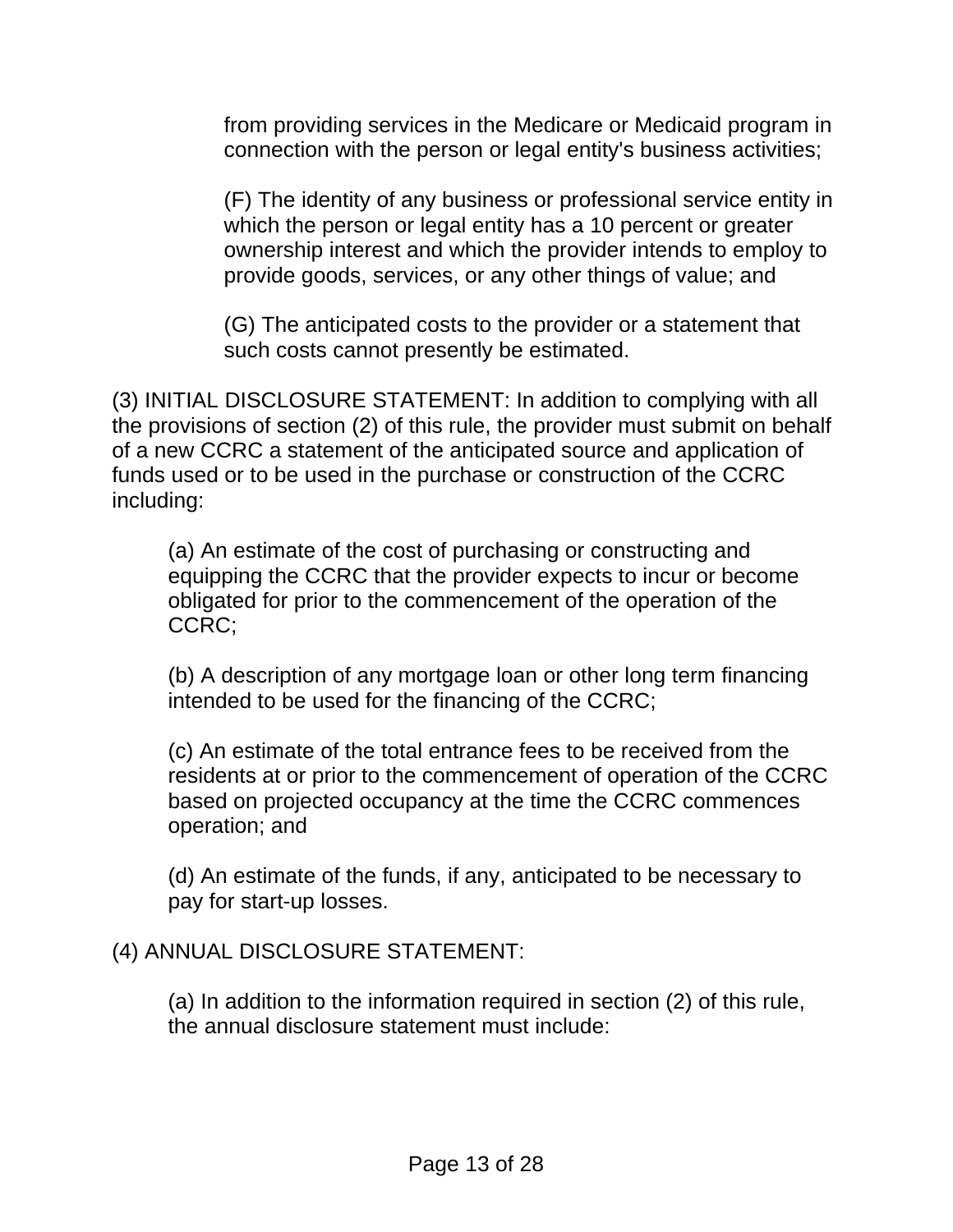(A) A copy of the certificate of registration. The certificate of registration must be used as the cover page for the annual disclosure statement;

(B) A disclosure of any change in ownership or manager;

(C) The frequency and the dates of the residents' council meetings or meetings with all residents of the CCRC as described in [OAR 411-067-0083;](#page-21-0) and

(D) Copies of all notices of changes in regular periodic charges or notices of proposed changes in fees or services that were given to residents during the provider's most recently completed fiscal year.

(b) To amend an annual disclosure statement, a provider must file all amended documents and new materials with the Division.

(5) RIGHT OF REVIEW:

(a) The provider must notify prospective residents of their right to review the initial disclosure statement after entry of an order registering the provider and before the provider enters into any residency agreement with or on behalf of the prospective resident.

(b) The provider must make the current annual disclosure statement available to each resident and prospective resident.

(c) The provider must make copies of the initial disclosure statement available upon request. The initial disclosure statement must be available during regular business hours in the business office of the CCRC.

# (6) DUE DATE FOR ANNUAL DISCLOSURE STATEMENT:

(a) If a certificate of registration is issued six months or more prior to the provider's fiscal year end, then the next annual disclosure statement and registration fee is due by the fourth month following the first fiscal year end, after the issuance date of the certificate of registration and annually thereafter.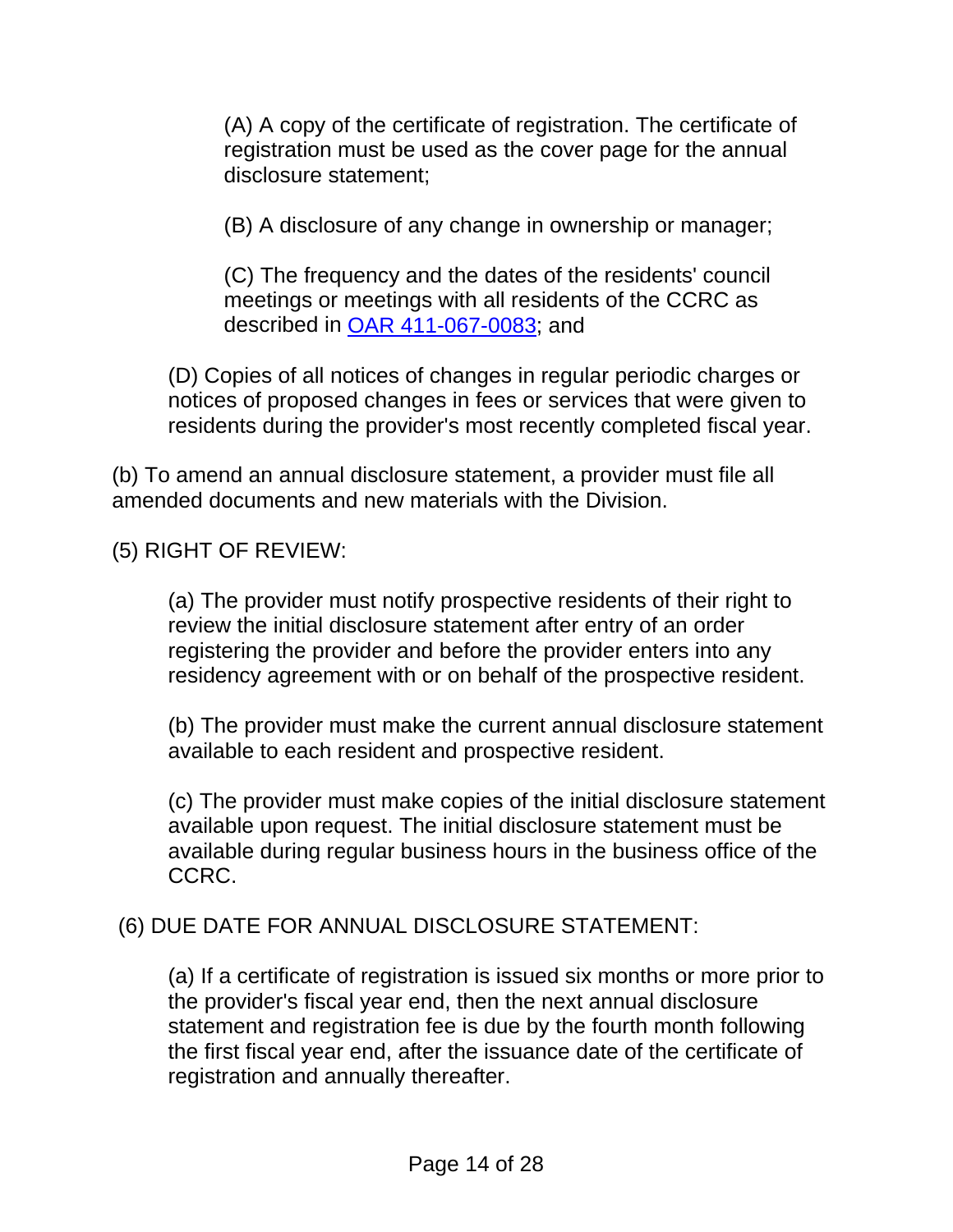<span id="page-15-0"></span>(b) If a certificate of registration is issued less than six months prior to the provider's fiscal year end, then the next annual disclosure statement and registration fee is due by the fourth month following the second fiscal year end, after the issuance date of the certificate of registration and annually thereafter.

Stat. Auth.: [ORS 101.150](http://www.leg.state.or.us/ors/101.html) & [410.090](http://www.leg.state.or.us/ors/410.html)  Stats. Implemented: [ORS 101.050, 101.052, & 101.080](http://www.leg.state.or.us/ors/101.html)

# **411-067-0055 Residency Agreement**

*(Amended 4/1/2011)* 

(1) The provider and the prospective resident must sign and date a residency agreement before CCRC services begin.

(2) A copy of the agreement must be provided to the resident.

(3) The residency agreement must list in boldface type the percentage of the entrance fee to be refunded and the manner in which the percentage of the entrance fee is calculated.

Stat. Auth.: [ORS 101.150](http://www.leg.state.or.us/ors/101.html) & [410.090](http://www.leg.state.or.us/ors/410.html)  Stats. Implemented: [ORS 101.030, 101.050, & 101.080](http://www.leg.state.or.us/ors/101.html)

# **411-067-0060 Reserve Requirements**

*(Amended 4/1/2011)* 

(1) A provider must establish and maintain at all times:

(a) A debt service liquid reserve in an amount equal to or exceeding the total of all principal and interest payments due during the next 12 months on account of a mortgage loan or other long term financing of the CCRC taking into consideration any anticipated refinancing; and

(b) An operating liquid reserve in an amount equal to or exceeding the total of the CCRC's projected operating expenses for three months. For the purpose of calculating the amount required for the operating liquid reserve, projected operating expenses include any anticipated expenses associated with providing housing or health related services included under all the residency agreements.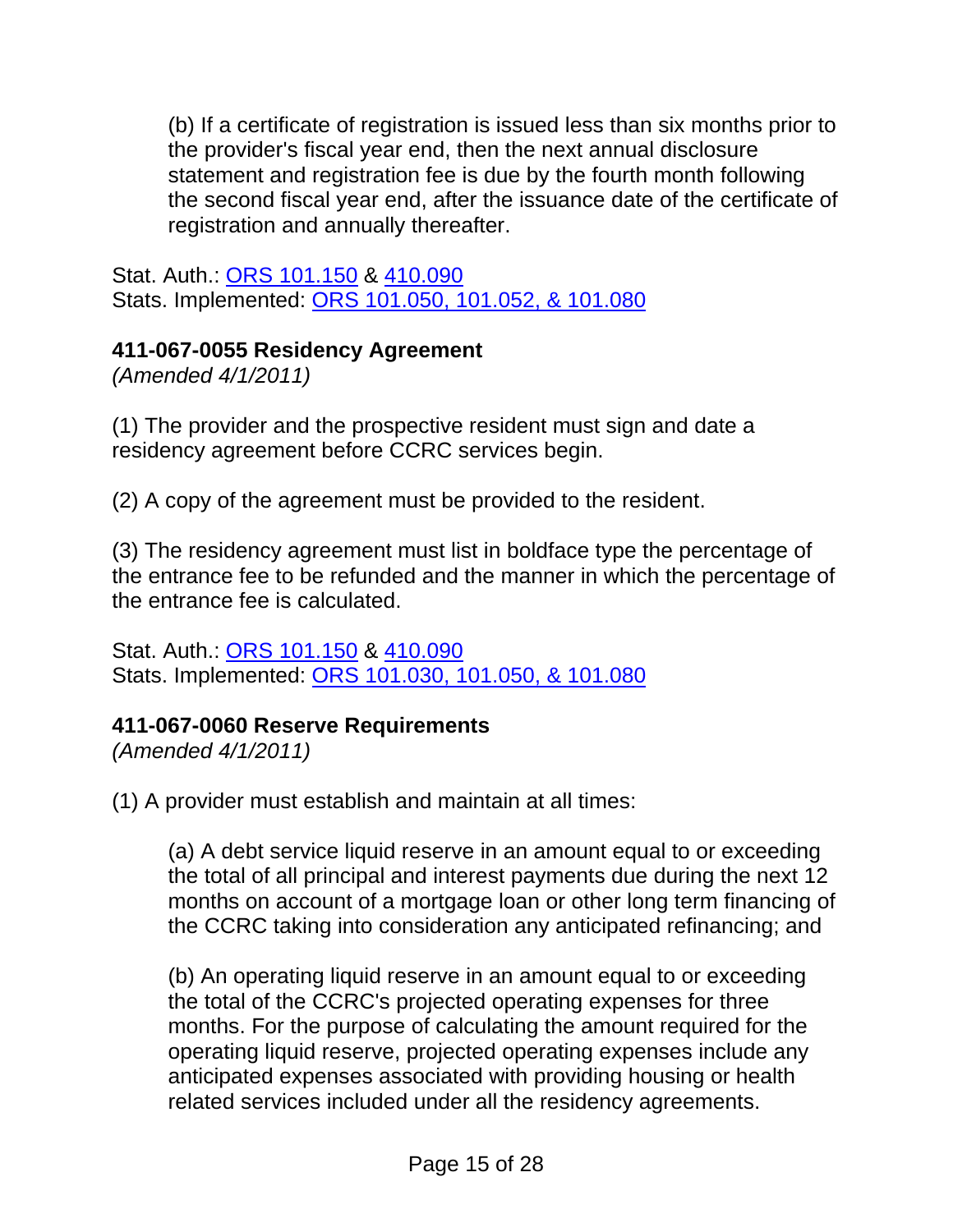(2) If the provider does not meet the reserve requirements, the Division may require the provider to place the reserves in an escrow account.

(3) The division may allow withdrawal or borrowing from the reserves in an amount not greater than 20 percent of the provider's total required reserves.

(a) The Division shall only approve the borrowing or withdrawal if required:

(A) For making an emergency repair or replacement of equipment;

(B) To cover catastrophic loss that is not able to be covered by insurance; or

(C) For debt service in a potential default situation.

(b) No withdrawal or borrowing may be made from the reserves without the approval of the Division except upon a court order.

(c) All funds borrowed from the reserves must be repaid to the reserves within 18 months in accordance with a payment plan approved by the Division.

(4) The reserve requirement statement must identify:

(a) The total of all principal and interest payments due during the provider's previous fiscal year including any mortgage loans or other long-term financing;

(b) Any anticipated refinancing and any change in principal and interest payments expected during the next 12 months;

(c) The amount of liquid reserves maintained by the provider; and

(d) Three months projected operating expenses. A provider must determine the three months projected operating expenses by taking the provider's previous year's audited financial statement and adding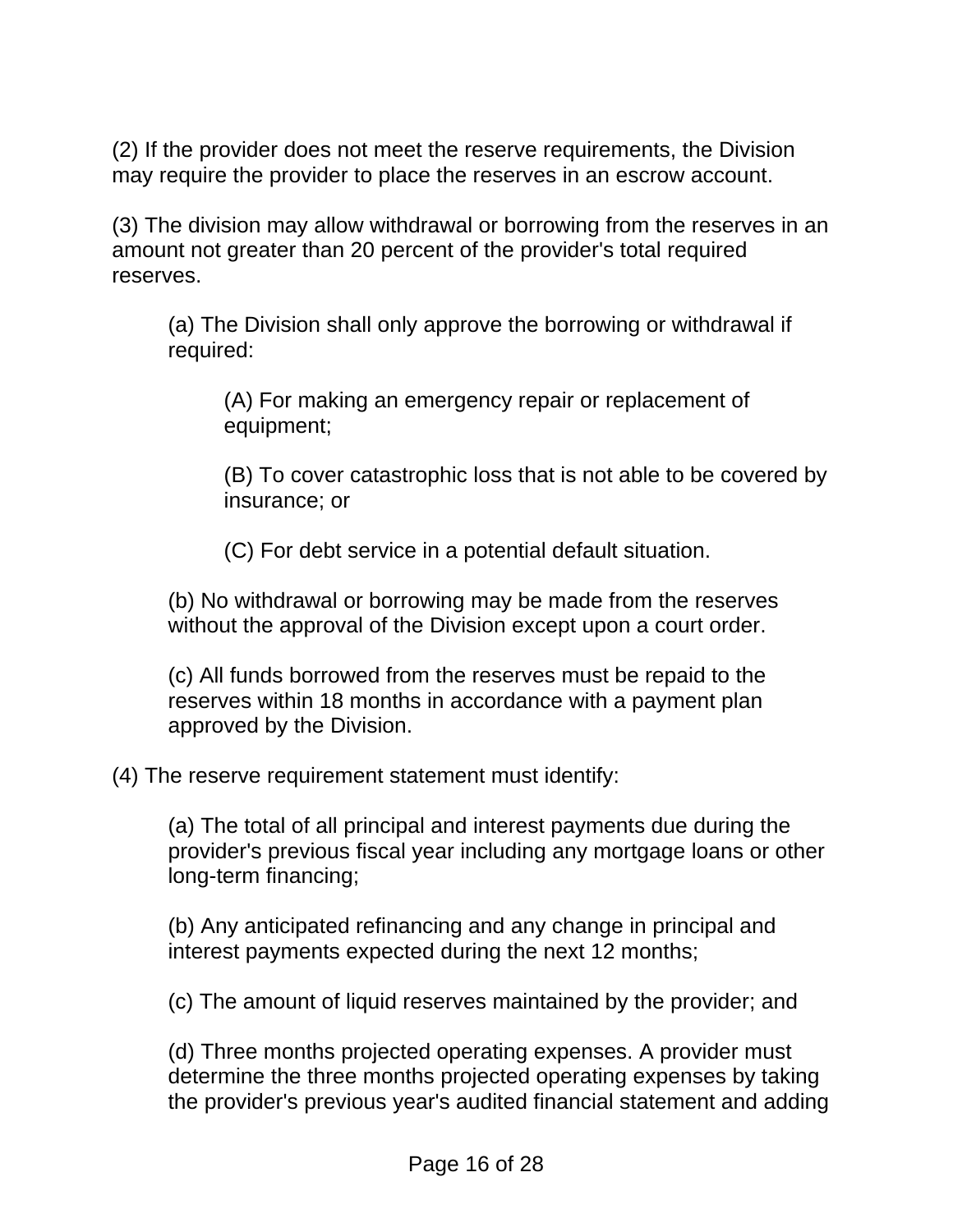<span id="page-17-0"></span>any projected increases or decreases in expenses for the next year, excluding depreciation and payments on long-term financing.

(5) New providers must determine their three months projected operating expenses by estimating their start-up, marketing, and personnel costs for the year of operation and divide the total costs by four. The projected budget must be provided to the Division. New providers must also submit an audited financial statement to the Division.

(6) Registered providers who build, purchase, or operate a new facility must immediately meet the full reserve requirements for that facility.

Stat. Auth.: [ORS 101.150](http://www.leg.state.or.us/ors/101.html) & [410.090](http://www.leg.state.or.us/ors/410.html)  Stats. Implemented: [ORS 101.060](http://www.leg.state.or.us/ors/101.html)

# **411-067-0065 Provider Liquidation**

*(Adopted 4/1/2011)* 

If the provider is liquidated, the claims of the residents arising under residency agreements must be preferred claims that have priority over other unperfected claims against the provider's assets.

Stat. Auth.: [ORS 101.150](http://www.leg.state.or.us/ors/101.html) & [410.090](http://www.leg.state.or.us/ors/410.html) Stats. Implemented: [ORS 101.065](http://www.leg.state.or.us/ors/101.html)

# **411-067-0070 Escrow Accounts**

*(Amended 4/1/2011)* 

(1) ESCROW ACCOUNT REQUIRED. Prior to the Division issuing a certificate of registration to a provider for a new CCRC or new CCRC facility, the provider must establish an escrow account with a bank, trust company, or licensed escrow agent. A provider, otherwise in compliance with these rules, may not be required to establish an escrow account if the provider constructs one or more new physical structures, remodels, or expands on an existing CCRC facility on the same or adjacent site.

(a) The provider must directly deposit all entrance fees into the escrow account upon receipt. Entrance fees must be deposited into the escrow account prior to a resident being allowed to occupy the living unit in the new CCRC or new CCRC facility.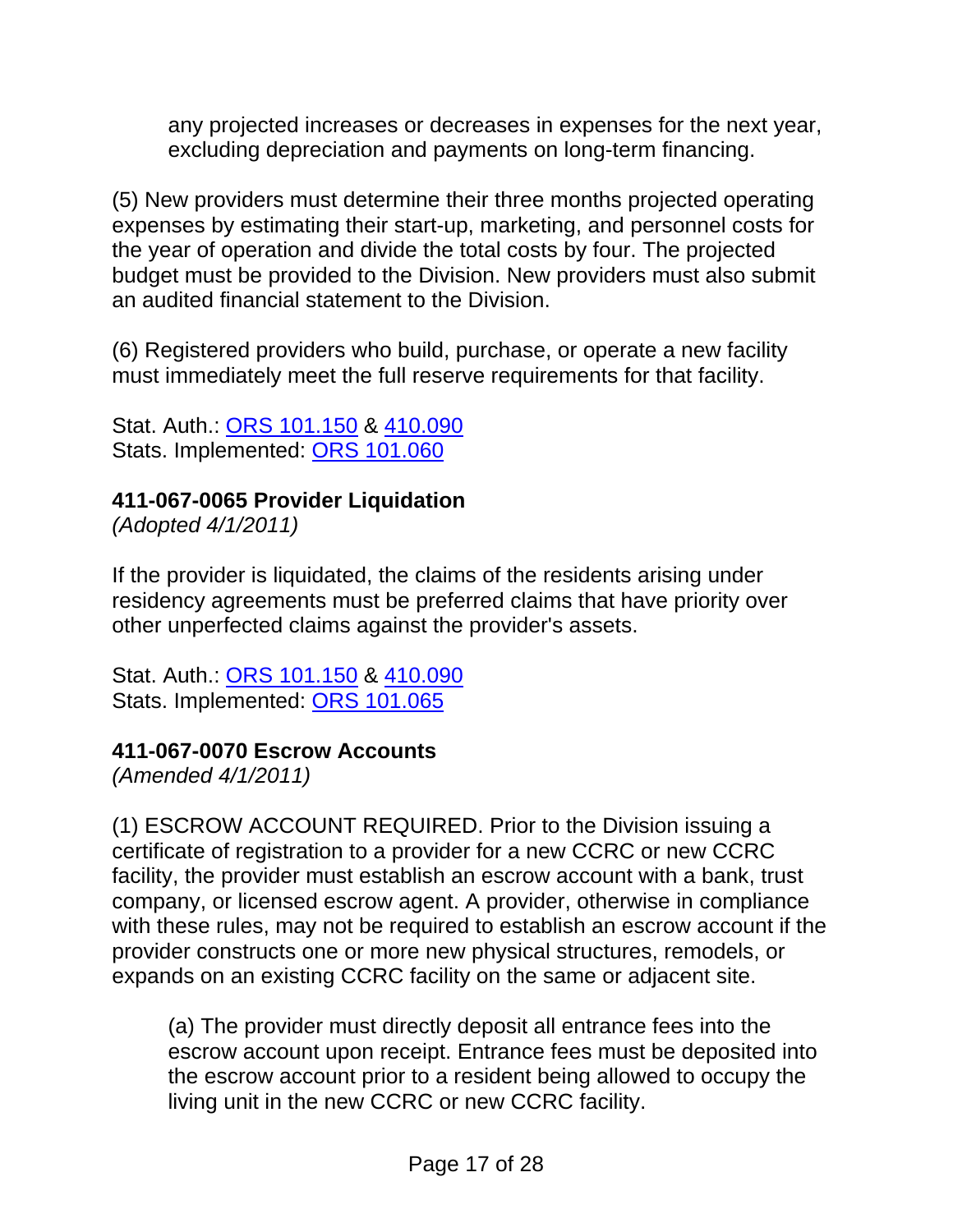(b) The provider must maintain a current list that identifies the name and address of each individual who paid the entrance fee and the amount paid.

(2) ESCROW INSTRUCTIONS FILED WITH AGENT. Written escrow instructions that apply to all funds deposited into the escrow account must be filed with the escrow agent and include the following requirements:

(a) Funds in the escrow account must be placed in an interestbearing account.

(b) Funds in the escrow account must be released to the provider only after the escrow agent receives a court order or a written authorization from the Division that the provider has complied with the requirements of [ORS 101.070](http://www.leg.state.or.us/ors/101.html) and this rule. If the funds are authorized to be released to the provider by the Division, the accumulated interest must be paid to the provider or as otherwise directed by a court, and the provider shall be responsible for paying the escrow fee.

(c) An entrance fee that has been deposited in the escrow account and earned interest, less a proportionate share of the escrow fee, must be released to the individual who paid the entrance fee upon written authorization from the provider that the individual is entitled to a refund of the entrance fee. The written authorization must contain the name and address of the individual entitled to the refund and the amount of the entrance fee paid by the individual.

(d) If all entrance fees have not been released by 36 months after the date the escrow account is established, all entrance fees in the account and earned interest, less a proportionate share of the escrow fee, must be returned to the individuals who paid the entrance fees, unless the Division notifies the escrow agent in writing, prior to the 36 months, that an extension has been granted. The written notice of extension from the Division shall contain additional instructions for the escrow agent.

(3) ESCROW AGREEMENT. A copy of the escrow agreement must be submitted to the Division as described in [OAR 411-067-0050.](#page-9-0)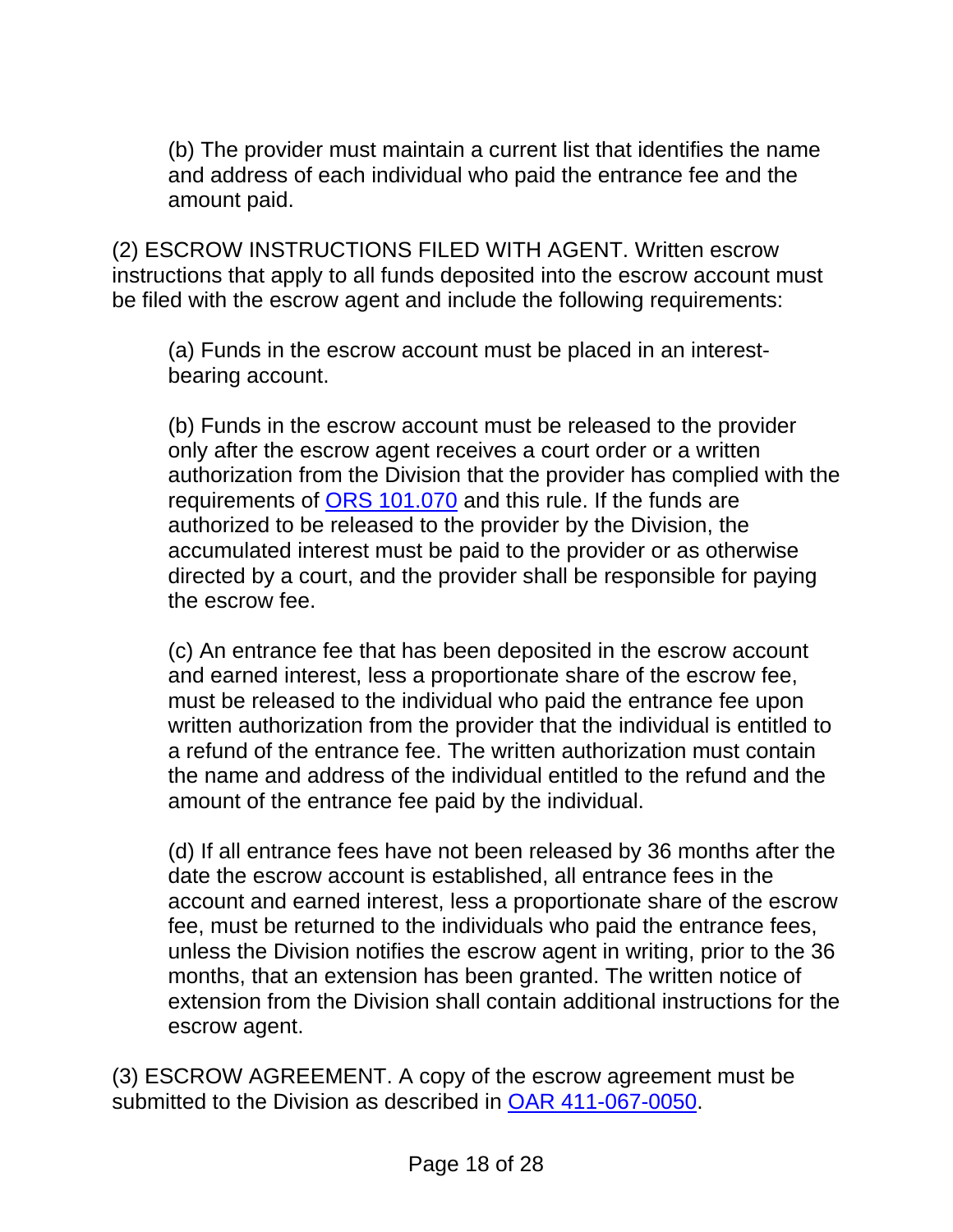(4) RELEASE OF FUNDS:

(a) Upon written request by the provider on a form prescribed by the Division, the Division shall approve the release of funds from escrow if the Division is satisfied that:

(A) The provider has received a certificate of occupancy by local authorities and has collected no less than 10 percent of entrance fees for each resident for no less than 50 percent of the total number of units;

(B) Anticipated proceeds of any first mortgage loan or other long term financing commitment plus funds from other sources in the actual possession of the provider are equal to not less than:

(i) 50 percent of the aggregate cost of constructing or purchasing, equipping, and furnishing the CCRC; and

(ii) 50 percent of the funds that the provider estimated in the disclosure statement as described in [OAR 411-067-](#page-9-0) [0050](#page-9-0), to fund start-up losses of the CCRC; and

(C) A commitment has been received by the provider for any permanent mortgage loan or other long term financing commitment disclosed in [OAR 411-067-0050](#page-9-0) and any conditions of this commitment, prior to disbursement of funds, have been substantially satisfied other than completion of the construction or closing of the purchase of the CCRC.

(b) The Division shall review the request within 30 days and issue an order accepting or rejecting the request.

(A) If the Division approves the request, the Division shall notify the provider.

(B) If the Division rejects the release of escrow accounts: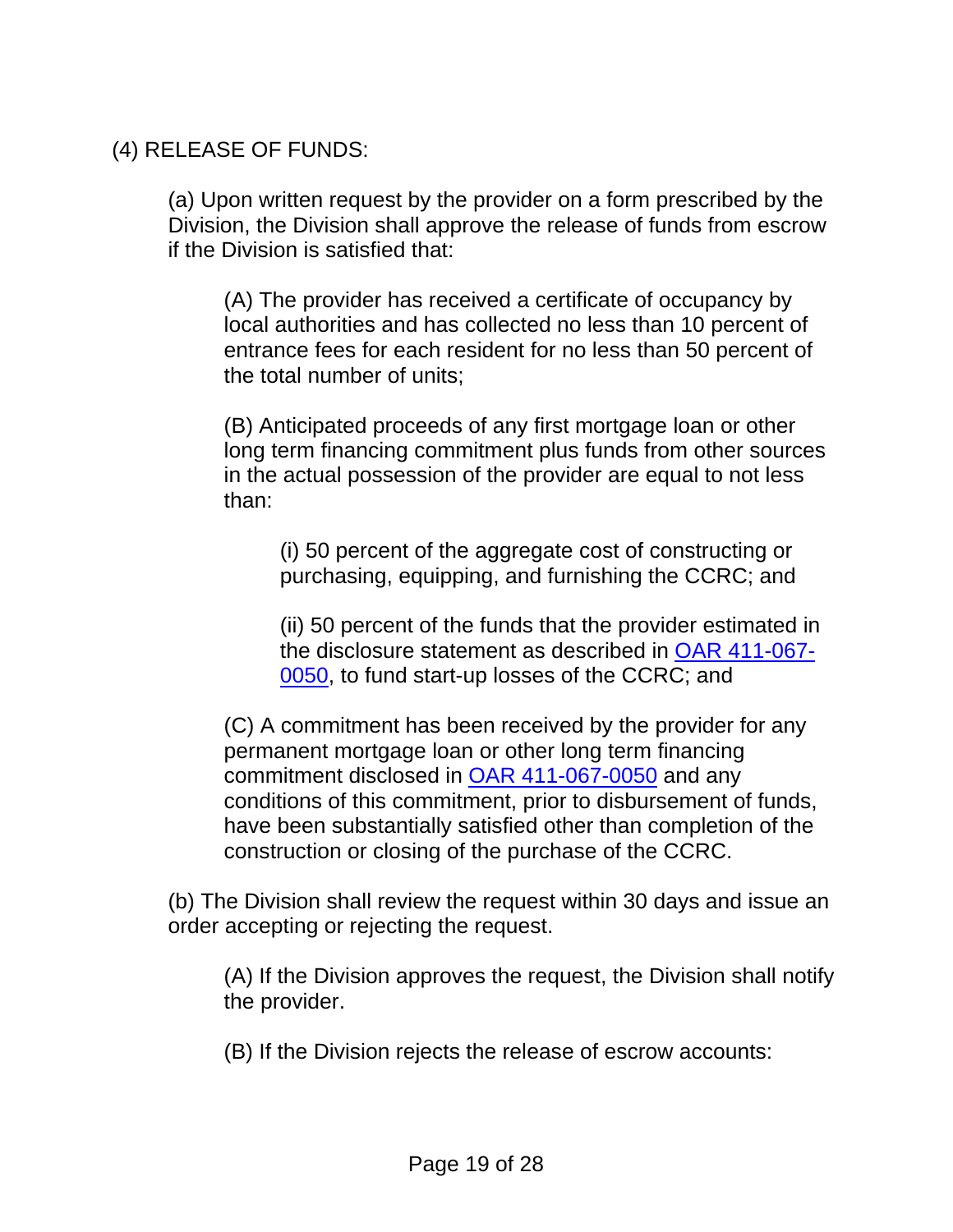(i) The Division shall issue an order rejecting the request. The order shall include the findings of fact upon which the order is based.

(ii) The provider may request a contested case hearing pursuant to [ORS chapter 183](http://www.leg.state.or.us/ors/183.html) within 20 days after the date of the order.

(c) The provider may apply to the Division for an extension of time for the escrow account to remain open. The request for an extension must be made in writing to the Division before the 35th month after the date the escrow account was opened.

(A) The provider's request for an extension must contain documentation that demonstrates the requirements of subsection (4)(a) of this section may be met within 60 additional days and that a majority of the individuals, who have paid entrance fees that were deposited in the escrow account, have consented in writing to a 60-day extension. The provider's request for an extension must meet the requirements of this section or the request may not be considered to be timely.

(B) The Division shall review all timely requests for extension within 14 days of the receipt of the request. If the Division grants an extension, the Division shall send a notice of extension to the escrow agent.

(d) If the funds in the escrow account have not been released by 35 months after the date the escrow account was opened, the provider must deliver a copy of the list required by section (1)(b) of this rule to the escrow agent.

(e) In the event a prospective resident withdraws from the residency agreement prior to occupancy, the entrance fee may not be refunded to the prospective resident until the prospective resident's unit has been resold by the provider.

(f) If the entrance fees in an escrow account are not released within 48 months after the escrow account is opened, the entrance fees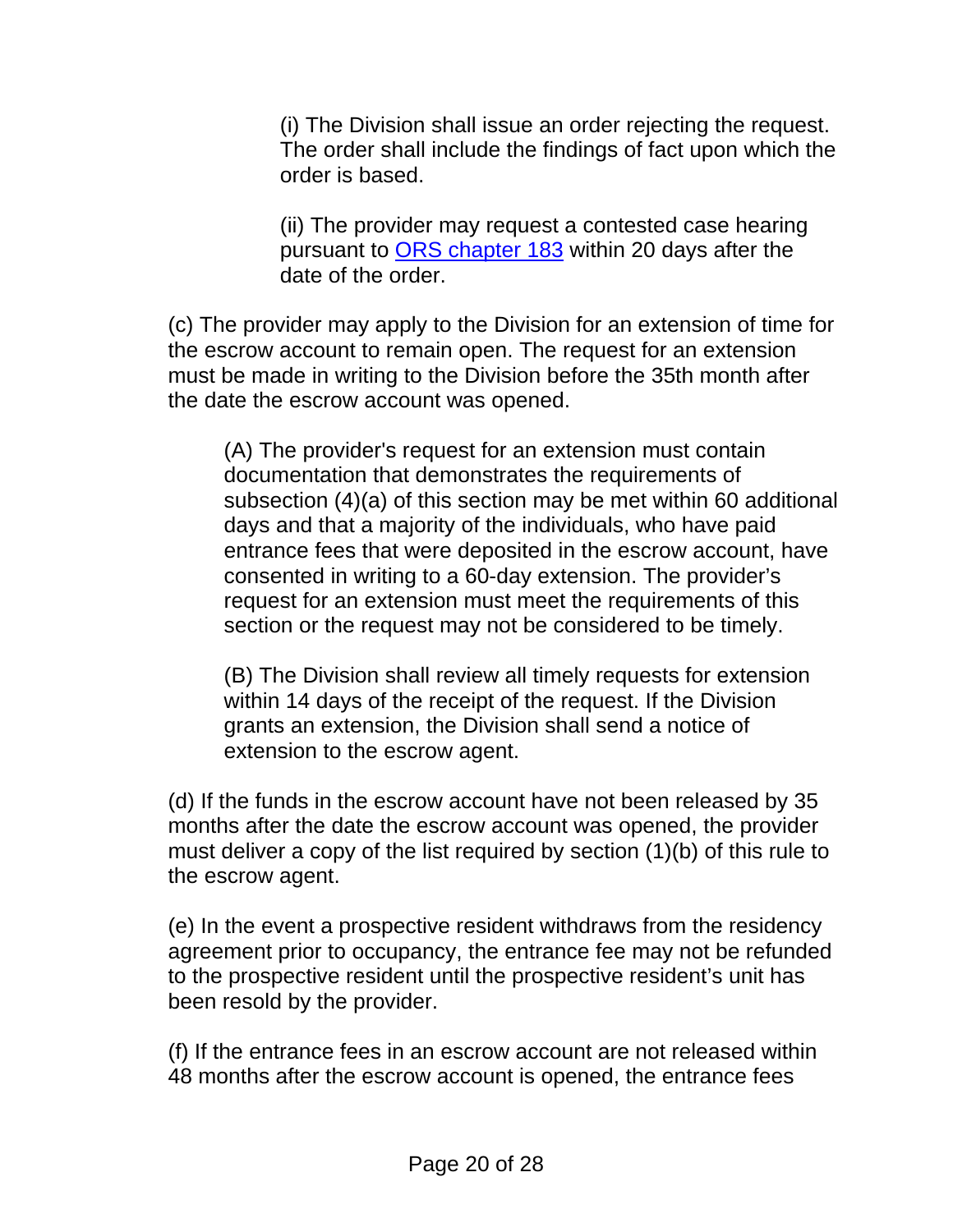<span id="page-21-0"></span>paid, less the escrow fee, must be returned to the resident unless an extension is granted by the Division.

(g)The escrow agent may return the entrance fee held in escrow to the individual who paid the entrance fee, upon receipt of notice from the provider that the individual is entitled to a refund of the entrance fee.

Stat. Auth.: [ORS 101.150](http://www.leg.state.or.us/ors/101.html) & [410.090](http://www.leg.state.or.us/ors/410.html) Stats. Implemented: [ORS 101.070](http://www.leg.state.or.us/ors/101.html)

# **411-067-0080 Transfer of Ownership**

*(Amended 4/1/2011)* 

(1) A certificate of registration is not transferable.

(2) A registered provider who wishes to sell, transfer ownership, or lease any CCRC or CCRC facility must obtain approval from the Division. The Division shall grant approval when the requirements of sections (3) and (4) of this rule have been met.

(3) Prior to taking over ownership or operation of the CCRC or CCRC facility, the purchasing provider must obtain a certificate of registration as described in [OAR 411-067-0020.](#page-7-0)

(4) If the purchasing provider already has a certificate of registration, then the purchasing provider's certificate of registration must be amended to include the newly purchased CCRC or CCRC facility prior to taking over ownership or operation of the newly purchased CCRC or CCRC facility.

Stat. Auth.: [ORS 101.150](http://www.leg.state.or.us/ors/101.html) & [410.090](http://www.leg.state.or.us/ors/410.html)  Stats. Implemented: [ORS 101.100](http://www.leg.state.or.us/ors/101.html)

**411-067-0083 Resident Meetings and Notice of Changes** 

*(Amended 4/1/2011)* 

(1) The governing body or a designated representative of the provider must hold meetings with the residents' council (Council) or all residents of the CCRC at least twice a year for the purpose of free discussion of subjects that may include but are not limited to facility income, expenditures,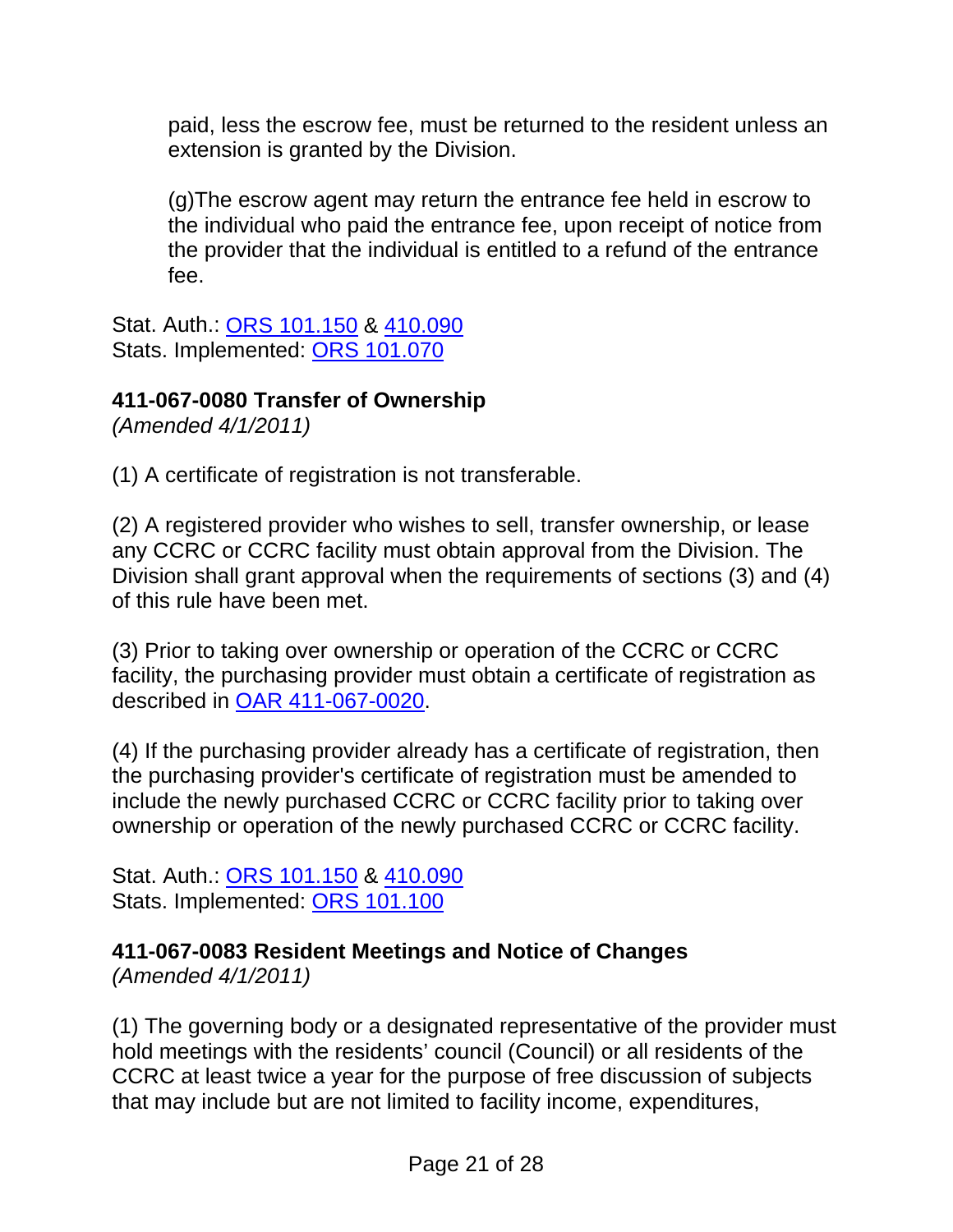financial trends, resident concerns, and proposed changes in policy, programs, fees, and services.

(a) The meetings must be open to the designated personal representatives of the residents.

(b) The provider must present for discussion any issue the Council or any resident of the CCRC identifies orally or in writing 14 days or more prior to the meeting. Any issue presented for discussion must be of general concern to the CCRC and must be communicated to the individual as set forth by CCRC policy.

(c) The CCRC must report the dates of the meetings in the annual disclosure statement.

(2) The provider must give residents at least 45 days notice of proposed changes in fees, regular periodic charges, or services. The provider must allow residents a reasonable opportunity to comment on the proposed changes before the changes become effective.

(3) At least 30 days before an increase in regular periodic charges takes effect, the provider must hold a meeting with the Council or a meeting that is open to all residents of the CCRC to present the reasons for the proposed increase and any data supporting the need for the increase. A meeting as described in section (1) of this rule may be used for this purpose.

(a) At least 14 days prior to the meeting, the provider must post in a conspicuous location and make available to each resident an agenda for the meeting.

(b) At the meeting, the provider must make available an accounting of:

(A) Actual and projected income and expenses for the CCRC's current fiscal year;

(B) Projected income and expenses for the following fiscal year; and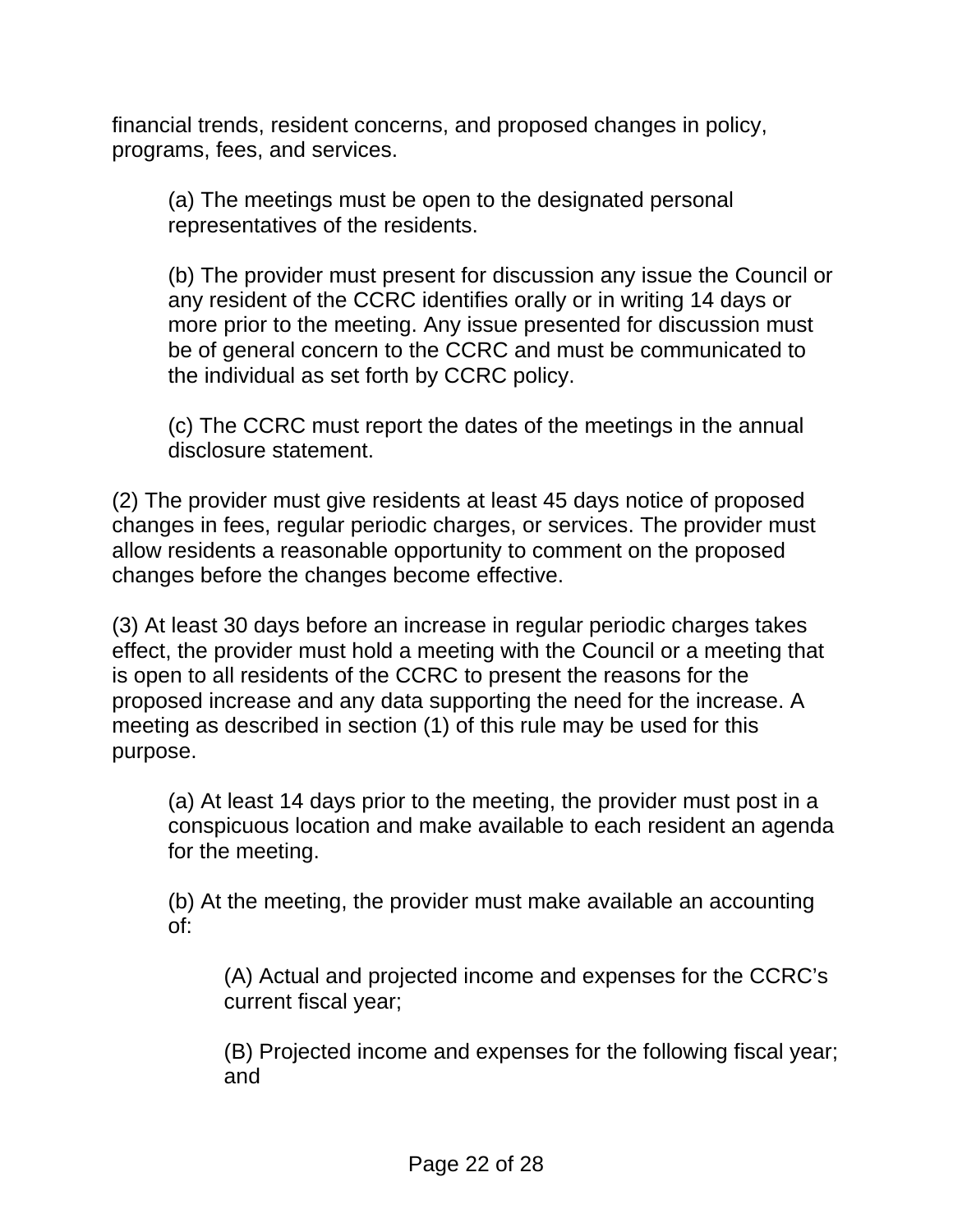(C) The current rates for each living unit in the CCRC and each proposed rate increase. For this rule, "each living unit" means each type of living unit in contrast to every individual unit within the CCRC.

(4) A provider must review the CCRC budget with the Council or a committee appointed by the Council during the budget planning process.

(5) At least twice a year, the provider must make available, to the Council or a committee appointed by the Council, a financial statement for the CCRC that compares actual costs to budgeted costs, broken down by expense category.

(6) The governing body of a provider must allow at least one resident, from each CCRC operated by the provider in Oregon, to participate as a nonvoting resident representative on the governing body or along with the owners or managers.

(a) The resident representative may be excluded from any executive session and from discussion of confidential matters or matters related to litigation, personnel, competitive advantage, or a resident's personal affairs.

(b) The resident representative may not be excluded from discussion of matters relating to the annual budget, increases in regular periodic charges, provider indebtedness, or expansion in new or existing CCRC facilities.

(c) The resident representative and the resident representative's alternate must be elected by a majority vote of the Council of each CCRC or by a majority vote of all residents of the CCRC. The provider may establish the term for the representatives and the procedures for election and replacement of a representative and an alternate. The resident representative is responsible for submitting their name, address, electronic mail address, and telephone number to the provider.

(d) A provider must send the notice of the meeting and any written materials relevant to the discussions in which the resident representative may participate under this section, to each resident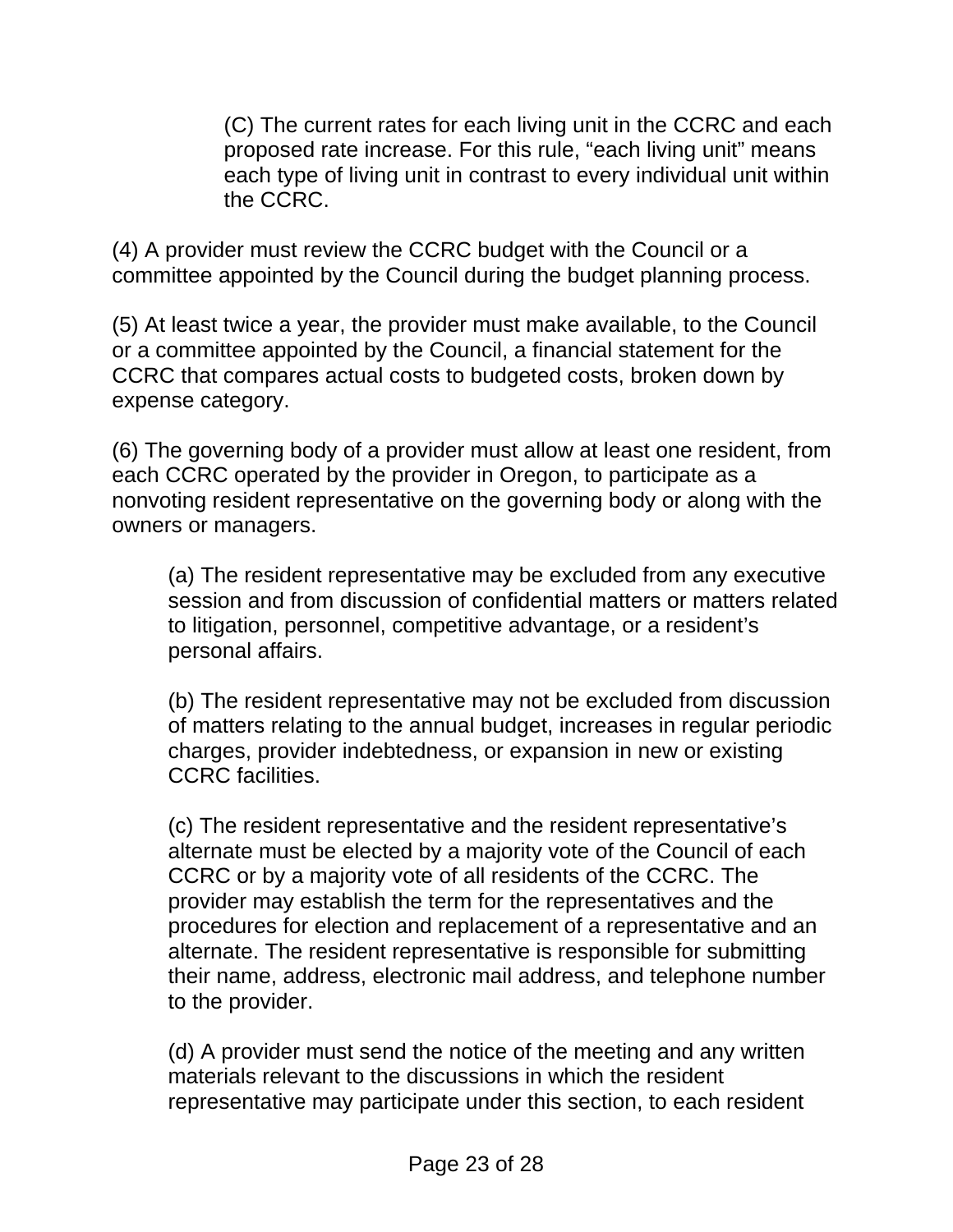<span id="page-24-0"></span>representative and alternate, at the same time and in the same manner as the governing body, owners, or managers.

(e) A provider must pay all reasonable travel expenses for a resident representative or alternate to attend meetings of the governing body and meetings of the governing body's committees.

(7) A provider must maintain and make available to any resident upon request, minutes of the meetings of the provider's governing body. A provider must retain the minutes for no less than three years from the date the minutes were created.

(a) The provider may remove from the minutes, information regarding any matters discussed in executive session or that relate to litigation, personnel, competitive advantage, or a resident's personal affairs.

(b) The provider may not remove from the minutes, information regarding the annual budget, increases in regular periodic charges, provider indebtedness, or expansion in new or existing CCRC facilities.

(8) Nothing in this rule prohibits a provider from allowing greater resident participation than the minimum requirements set forth in these rules.

Stat. Auth.: [ORS 101.150](http://www.leg.state.or.us/ors/101.html) & 410.090 Stats. Implemented: [ORS 101.112](http://www.leg.state.or.us/ors/101.html)

# **411-067-0086 Resident Rights**

*(Adopted 4/1/2011)* 

(1) A provider must assist a resident, upon request, in the exercise of the resident's rights as a citizen of the United States and as a resident of Oregon. A resident has the right to exercise all rights that do not infringe upon the rights or safety of other residents.

(2) A resident has the right to review a provider's disclosure statements.

(3) A provider may not discriminate or impose any requirement or restriction based on sex, marital status, race, color, sexual orientation, or national origin of a resident, a prospective resident, or a resident's visitor.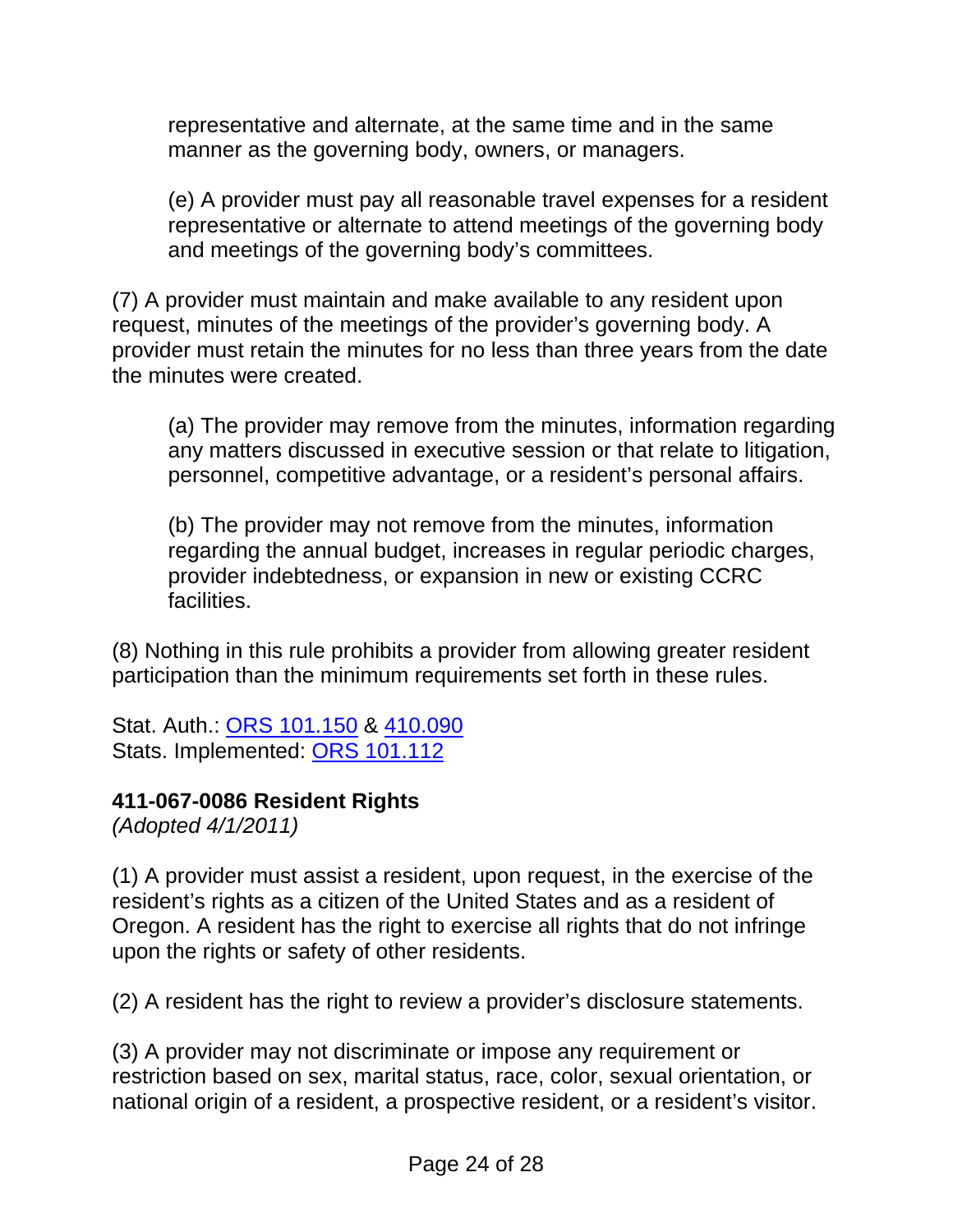(4) A provider must make reasonable accommodations to ensure that services are accessible to residents who have disabilities.

(5) A provider must treat each resident with respect and dignity at all times and ensure privacy for each resident during rehabilitation or treatment and when receiving personal care services.

(6) A resident has the right to associate and communicate privately with persons of the resident's choice and to send and receive mail that is not opened by the provider.

(7) A resident has the right to be free from abuse as defined in [ORS](http://www.leg.state.or.us/ors/124.html)  [124.005](http://www.leg.state.or.us/ors/124.html) and [OAR 411-020-0002](http://www.dhs.state.or.us/policy/spd/rules/411_020.pdf).

(8) The Resident Council has the right to meet with the provider as described in [OAR 411-067-0083.](#page-21-0)

(9) A resident has the right to participate in social, religious, and community activities at the discretion of the resident.

(10) A resident has the right to be fully informed, prior to or at the time of admission and during the resident's period of residency, of services available in the CCRC, whether the provider participates in the Medicare or Medicaid programs, and the consequences of the participation or lack of participation by the provider in the Medicare or Medicaid programs.

(11) A resident has the right to refuse medication, treatment, care, or participation in clinical trials or other research.

(12) A resident has the right to obtain treatment, care, and services including but not limited to home health and hospice care, from persons providing health care who have not entered into a contract with or are not affiliated with the provider, subject to policies of the CCRC regarding the provision of services by persons that are not under contract.

(13) A resident has the right to submit grievances and to suggest changes in policies and services either orally or in writing to staff or other individuals without fear of restraint, interference, coercion, discrimination, or reprisal by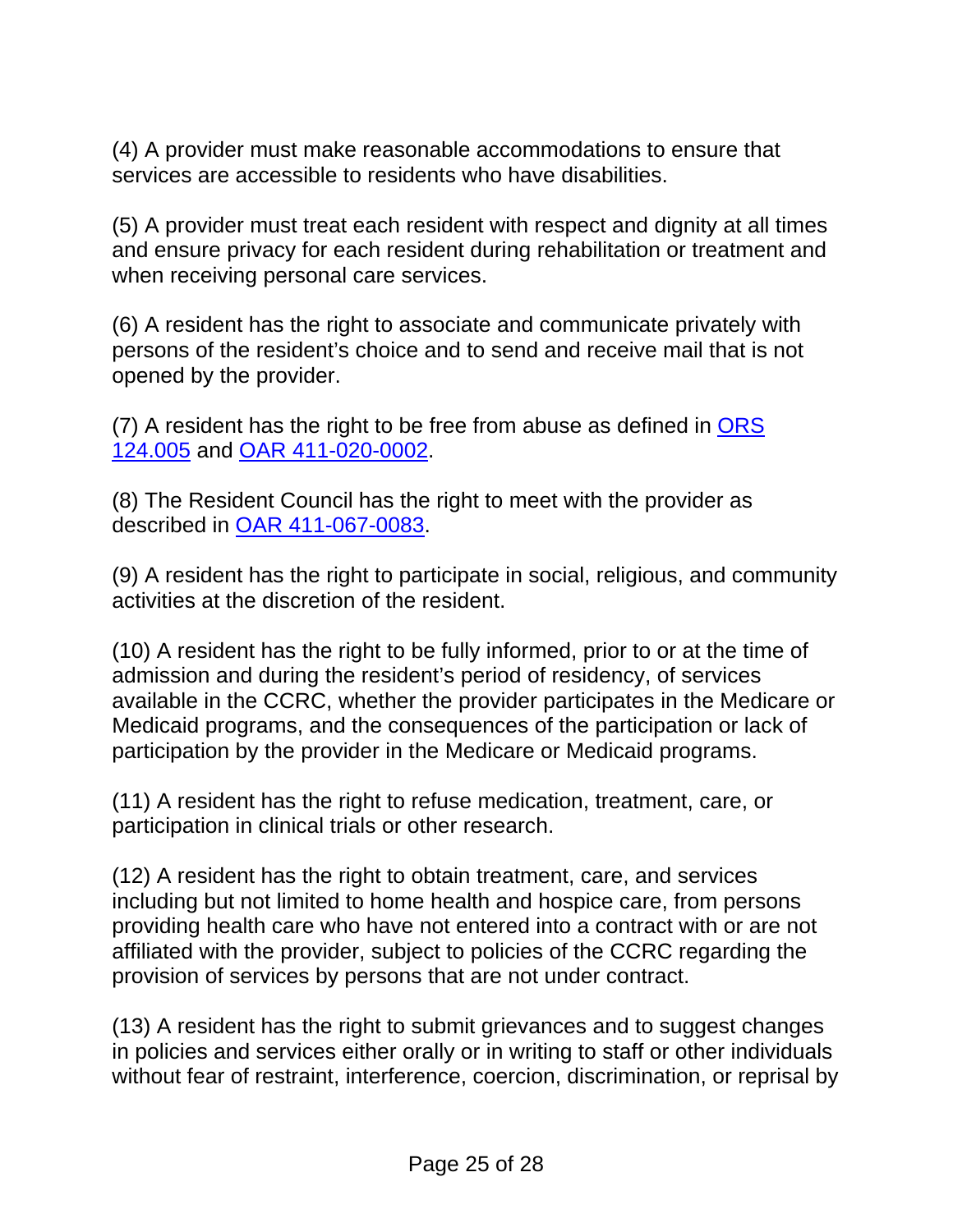<span id="page-26-0"></span>the provider. A provider must listen to and respond promptly to a grievance or suggestion from a resident.

(14) A resident has the right to be free from harassment by other residents and to peaceful enjoyment of the CCRC without interference from other residents.

(15) A provider must keep clinical and personal records of residents confidential. A resident or the resident's representative has the right to a prompt inspection of the records pertaining to the resident's care. The provider must provide photocopies or electronic copies of a resident's records to the resident or the resident's representative at a reasonable charge.

(16) A resident has the right to receive at least 45 days prior notice of proposed changes in fees or services. The provider must allow residents a reasonable opportunity to comment on the proposed changes before the changes become effective.

Stat. Auth.: [ORS 101.150](http://www.leg.state.or.us/ors/101.html) & [410.090](http://www.leg.state.or.us/ors/410.html)  Stats. Implemented: [ORS 101.115](http://www.leg.state.or.us/ors/101.html)

**411-067-0087 Access to Records; Change in Monthly Fee**  *(Repealed 4/1/2011)* 

**411-067-0090 Complaints, Investigations, and Remedies**  *(Amended 4/1/2011)* 

(1) INVESTIGATIONS REQUIRED. The Division shall investigate all complaints made regarding violations of the CCRC Act, these rules, or orders adopted under the Act.

(a) Division staff or representatives of the Division shall carry out investigations as soon as practicable.

(b) The Division may interview pertinent witnesses including employees of the provider and review the provider's documents and records.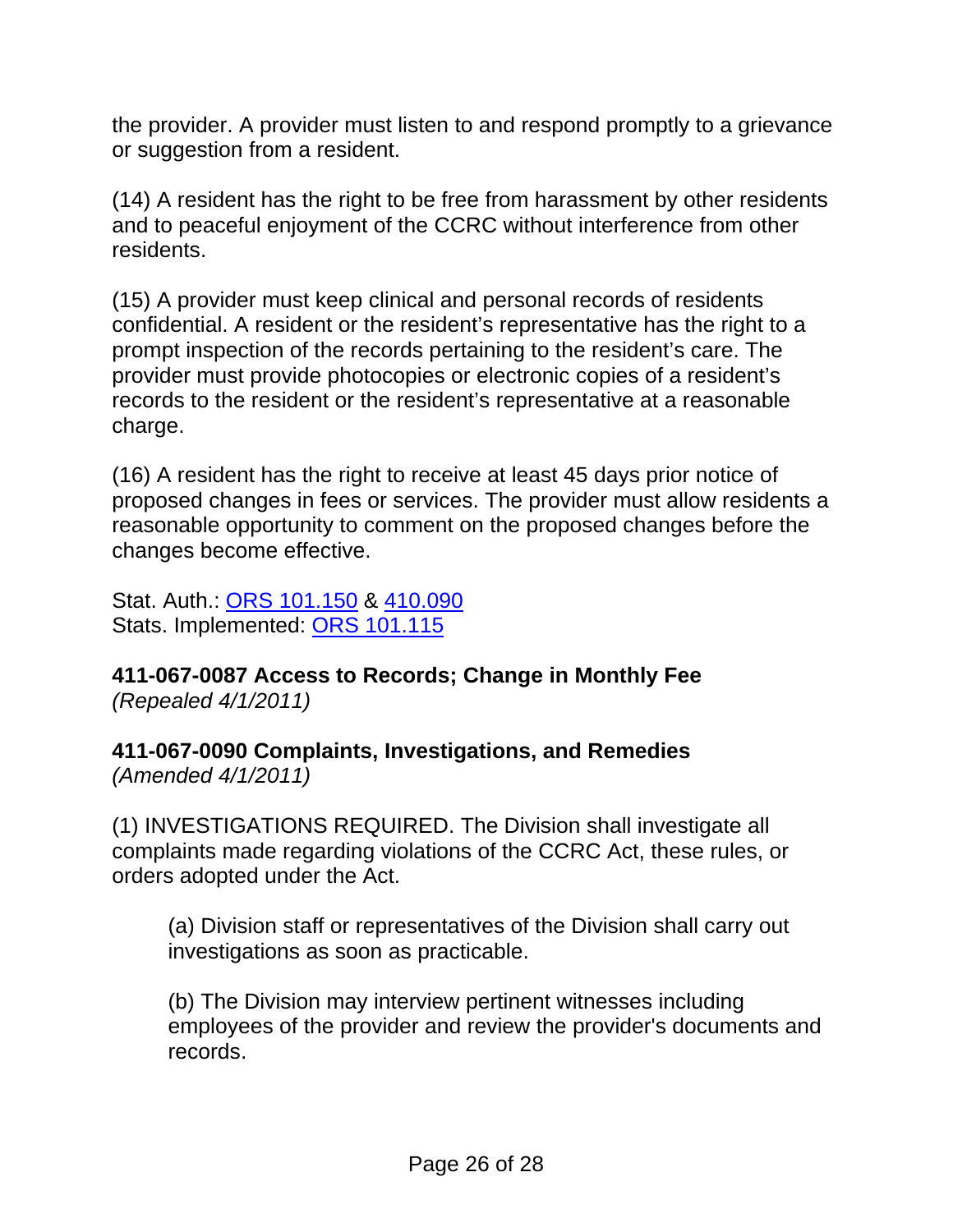(c) Except as prohibited by the Elderly Persons and Persons with Disabilities Abuse Prevention Act, [ORS chapter 124](http://www.leg.state.or.us/ors/124.html), the Division shall notify the provider within seven working days of any complaint and the provider shall be given an opportunity to respond.

(d) The provider must make the documents and records requested under subsection (b) of this section available to the Division for review and copying.

(e) The provider is responsible for violations of the Act, these rules, or orders adopted under the Act committed by the provider's employees, subcontractors, or agents.

#### (2) INTERVENTION BYTHE DIVISION:

(a) The Division may issue a cease and desist order or revoke a provider's certificate of registration if, after notice and an opportunity for a contested case hearing pursuant to [ORS chapter 183,](http://www.leg.state.or.us/ors/183.html) the Division finds the provider guilty of violating any provision of the Act, these rules, or orders adopted under the Act.

(b) The Division may issue a cease and desist order or apply for injunctive relief or a temporary restraining order if it appears a person has engaged, or is about to engage, in an act or practice that constitutes a violation of any provision of the Act, these rules, or orders adopted under the Act.

(c) The Division may issue a cease and desist order for a violation of the Act, these rules, or orders adopted under the Act committed by the provider's employees, subcontractors, or agents. The order shall be issued to the provider and, when deemed appropriate by the Division, to the persons who violated the Act, these rules, or orders adopted under the Act.

(3) RETALIATION PROHIBITED. The provider may not take any retaliatory action against any complainant, including but not limited to the management, staff, and residents of the provider's CCRC facilities.